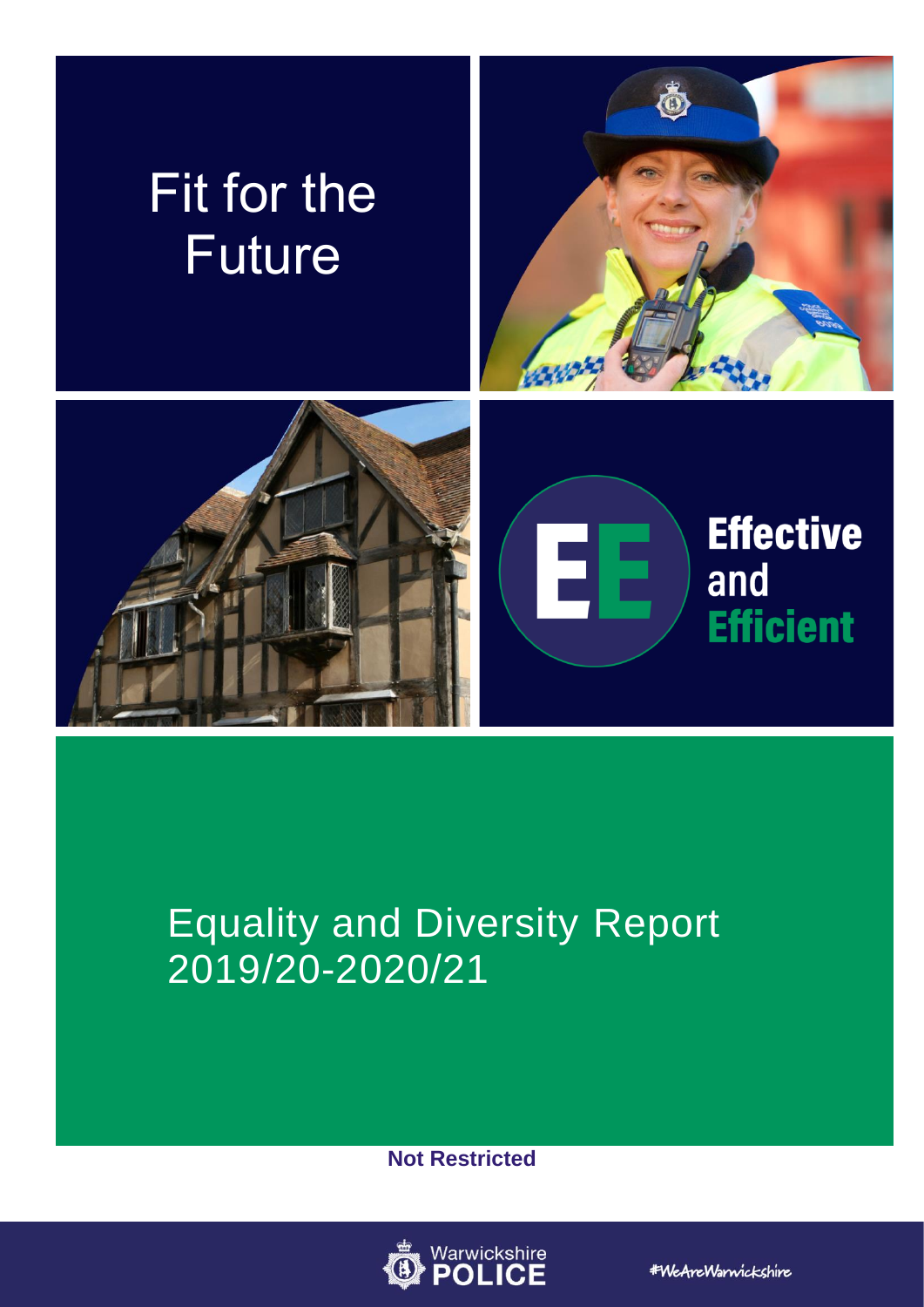# <span id="page-1-0"></span>Contents

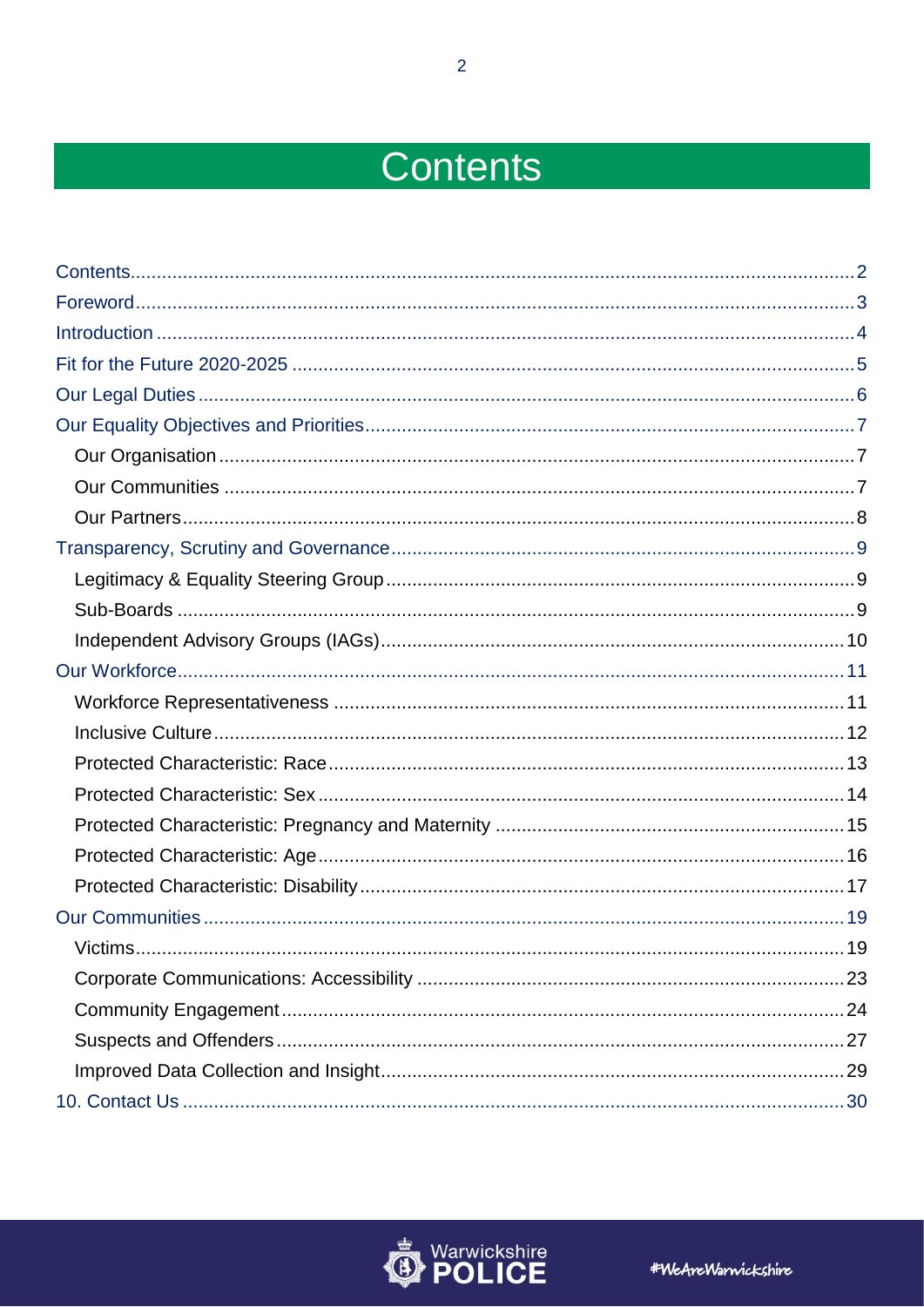## <span id="page-2-0"></span>Foreword

I am pleased to present this report on what Warwickshire Police has delivered over the past 24 months (1st April 2019 – 31st March 2021) in its commitment to equality, diversity and inclusion.

This report sets out our key actions, activities and progress across a range of areas and themes relating to equality, diversity and inclusion. This includes our approaches to working with victims and vulnerable people, how we are ensuring our recruitment and vetting practices support us becoming more representative of our communities, and improving our data collection, so



we better understand our communities and our own performance. The report also details new governance structures put in place as we continue the process of establishing Warwickshire Police as a stand-alone force following the end of our alliance with West Mercia, and how that has been designed to ensure better oversight and accountability of our engagement with diverse communities.

It is important that Warwickshire Police is representative of the communities it serves, to help build trust, establish meaningful relationships and ensure that we have a deep and multi-faceted understanding of the issues they face and the priorities they want us to focus on.

That is why we are committed to putting equality, diversity and inclusion at the heart of everything we do, including how we engage with people across the county. We know there is much more to do, but I feel this report demonstrates our commitment to making this a reality.

The past 18 months have been challenging for us all, with the pandemic, political changes and a number of high-profile cases shining a spotlight on social injustice and inequality. Policing has been integral to all of this, and we recognise that now, more than ever, we must listen to our communities, learn from our collective experiences and move forward.

### **ACC Alex Franklin-Smith**

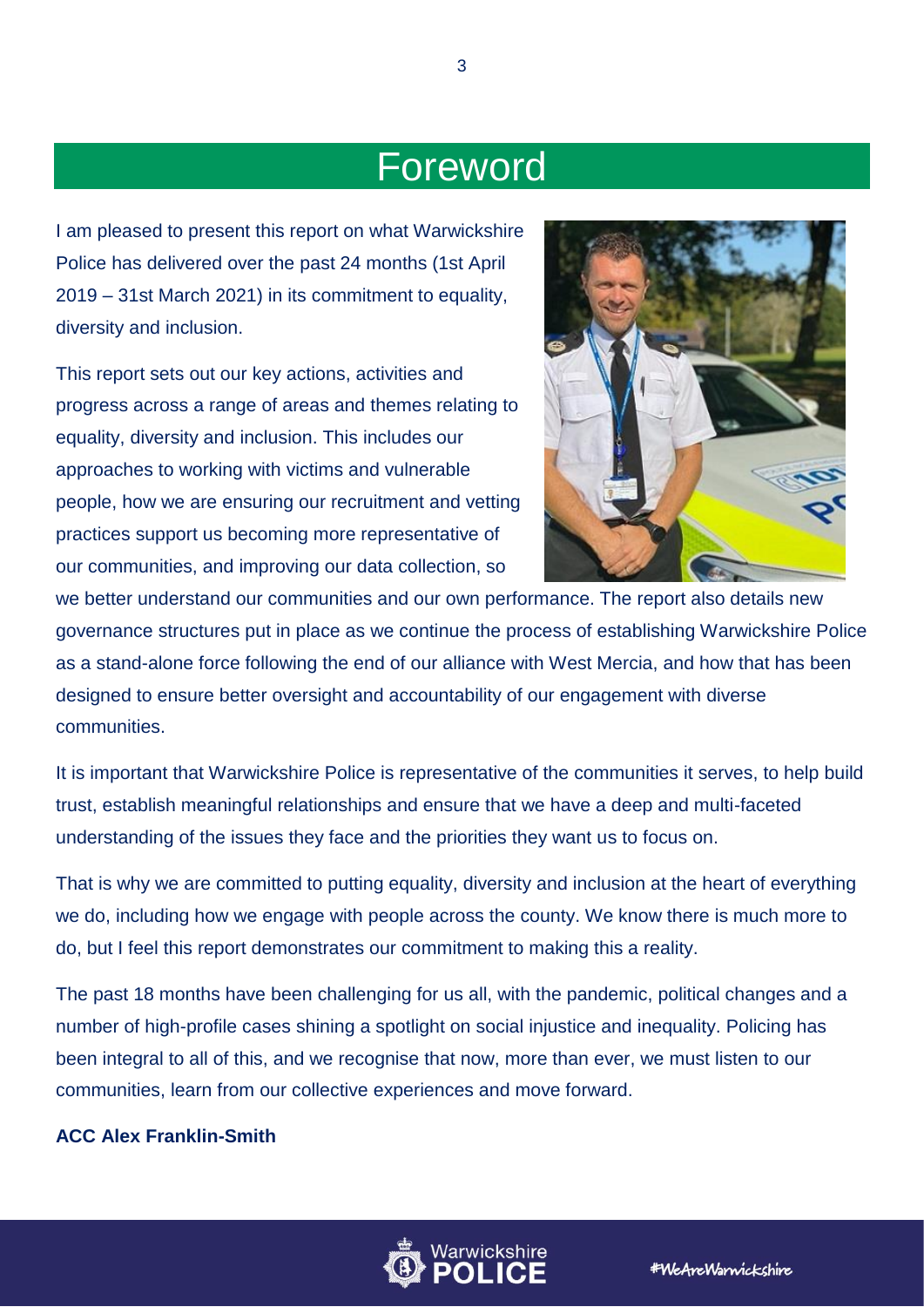## Introduction

<span id="page-3-0"></span>This Equality, Diversity, and Inclusion Report 2019 – 2021 is our statutory update on our progress against the Equality Act 2010 and Public Sector Equality Duty 2011. It follows on from our previous 2018 report.

Whilst this report is a legal requirement, we see this as an opportunity to demonstrate how we place Equality, Diversity, and Inclusion at the heart of how we police and engage with our communities, and how we develop and nurture our workforce.

The primary purpose of this report is to share what our work—in collaboration with our strategic partners—looks and feels like for the workforce and our communities. Not only do we outline our achievements, current activities, and objectives, we also review what we have done as a police force to identify the needs of the people of Warwickshire so that we can better meet those needs going forward.

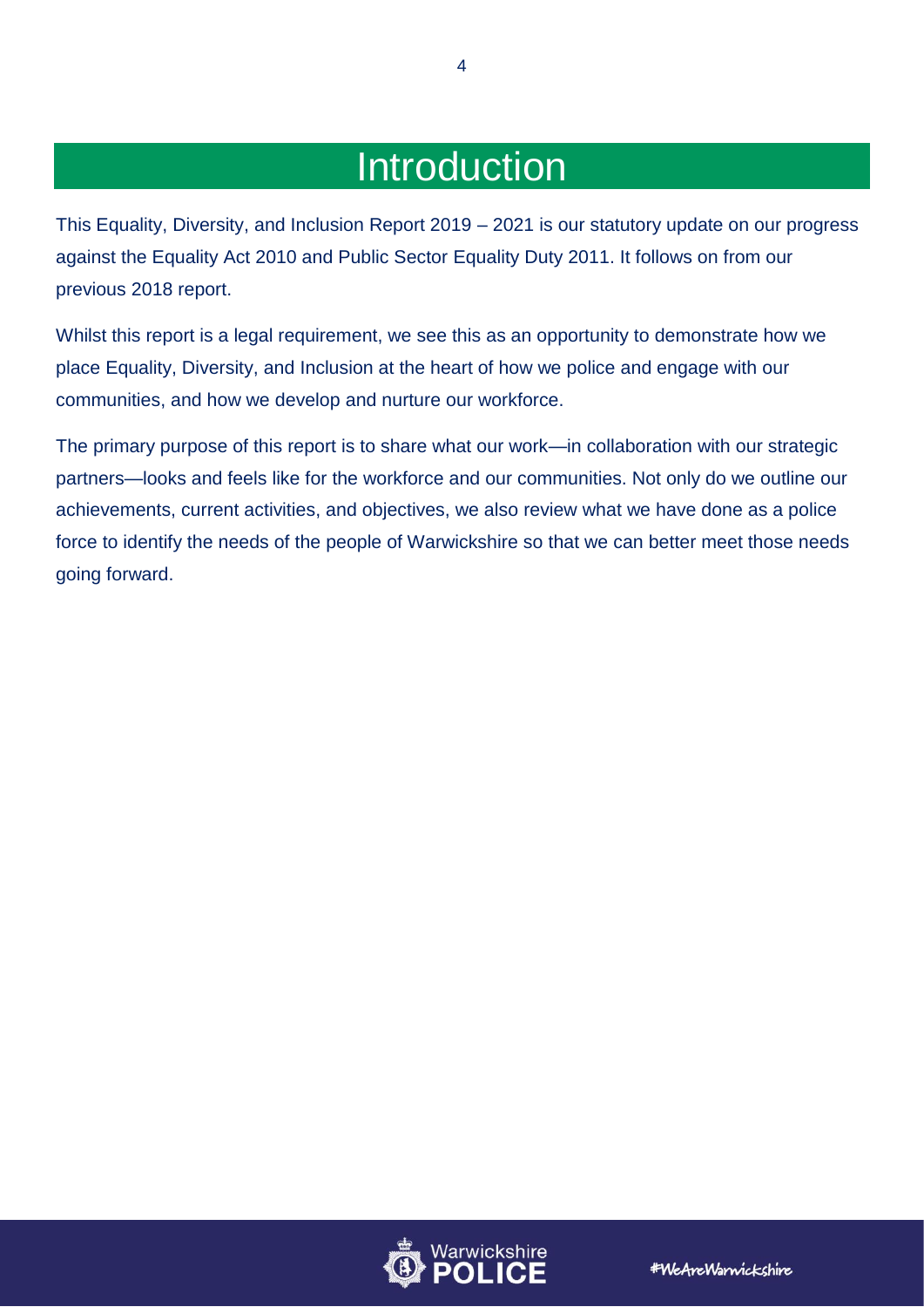## Fit for the Future 2020-2025

5

<span id="page-4-0"></span>We have been policing the county for more than 160 years and we are committed to ensuring we remain Fit for the Future. Fit for the Future is the appropriate title of our five-year strategy outlining our focus and priorities.

Fit for the Future will ensure we deliver on our enduring vision to Protect People from Harm and achieve our ambition to be great at protecting the most vulnerable. We have an exceptional workforce in this organisation and Fit for the Future is about capitalising on this, making us a sustainable and exceptional force delivering an outstanding service to the people of Warwickshire.



We recognise the way we do things is equally, if not more, important than what we do and the plans we make. Policing is delivered with the consent of the public by our people, whose actions and behaviours will be central to delivering our vision.

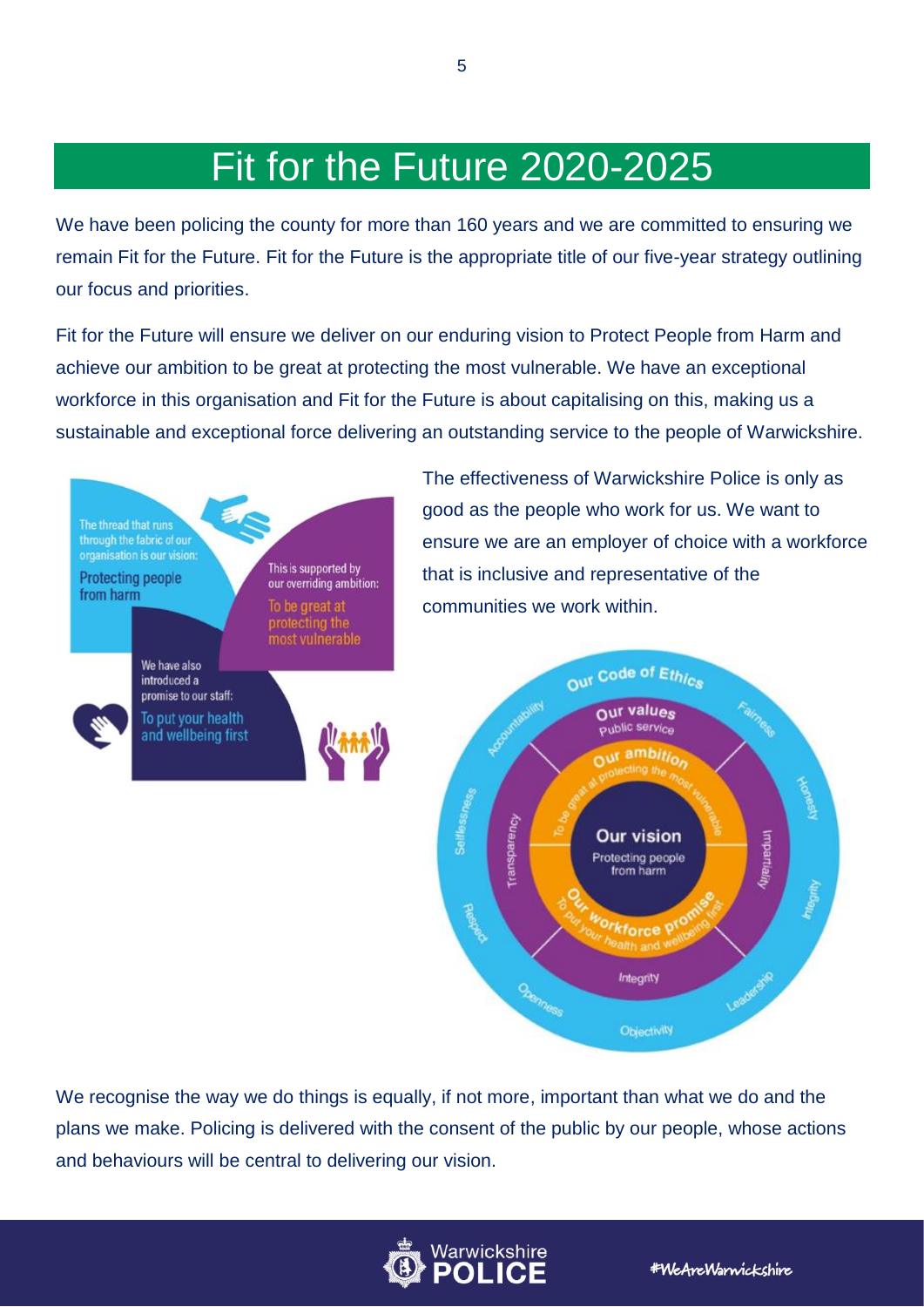## Our Legal Duties

6

<span id="page-5-0"></span>[The Equality Act 2010](https://www.equalityhumanrights.com/en/equality-act/equality-act-2010) is the UK's discrimination law which protects individuals from unfair treatment and promotes a fairer and more equal society. The Act protects people from discrimination, harassment, and victimisation in work, education, and when accessing services. The Equality Act 2010 protects anyone who falls into any of nine [protected characteristics:](https://www.equalityhumanrights.com/en/equality-act/protected-characteristics)

- age
- disability
- gender reassignment
- marriage and civil partnership
- pregnancy and maternity
- race
- religion or belief
- sex
- sexual orientation

[The Public Sector Equality Duty \(PSED\)](https://www.equalityhumanrights.com/en/advice-and-guidance/public-sector-equality-duty) came into force across Great Britain on 5 April 2011 and applies to all public bodies and others carrying out public functions. The Equality Duty aims to embed equality considerations into the day-to-day work of public authorities so that they tackle discrimination and inequality and contribute to making society fairer.

The intention is to support good decision-making by ensuring public bodies consider how different people, internally and externally, will be affected by their activities, helping them to deliver policies and services which are efficient and effective, and accessible to all. As such, the PSED requires all Forces to show that in decision-making processes, service delivery, and our employment practices, we have had due regard to the need to:

- eliminate discrimination;
- advance equality of opportunity;
- foster good relations between different people.

The PSED is supported by Specific Duties which require us, as a public body, to regularly publish equality information that demonstrates our compliance with the PSED. These annual reports contain information about:

- our equality and diversity priorities;
- examples of good practice working with our diverse communities;
- detail and data on key equality and diversity-related areas of work.

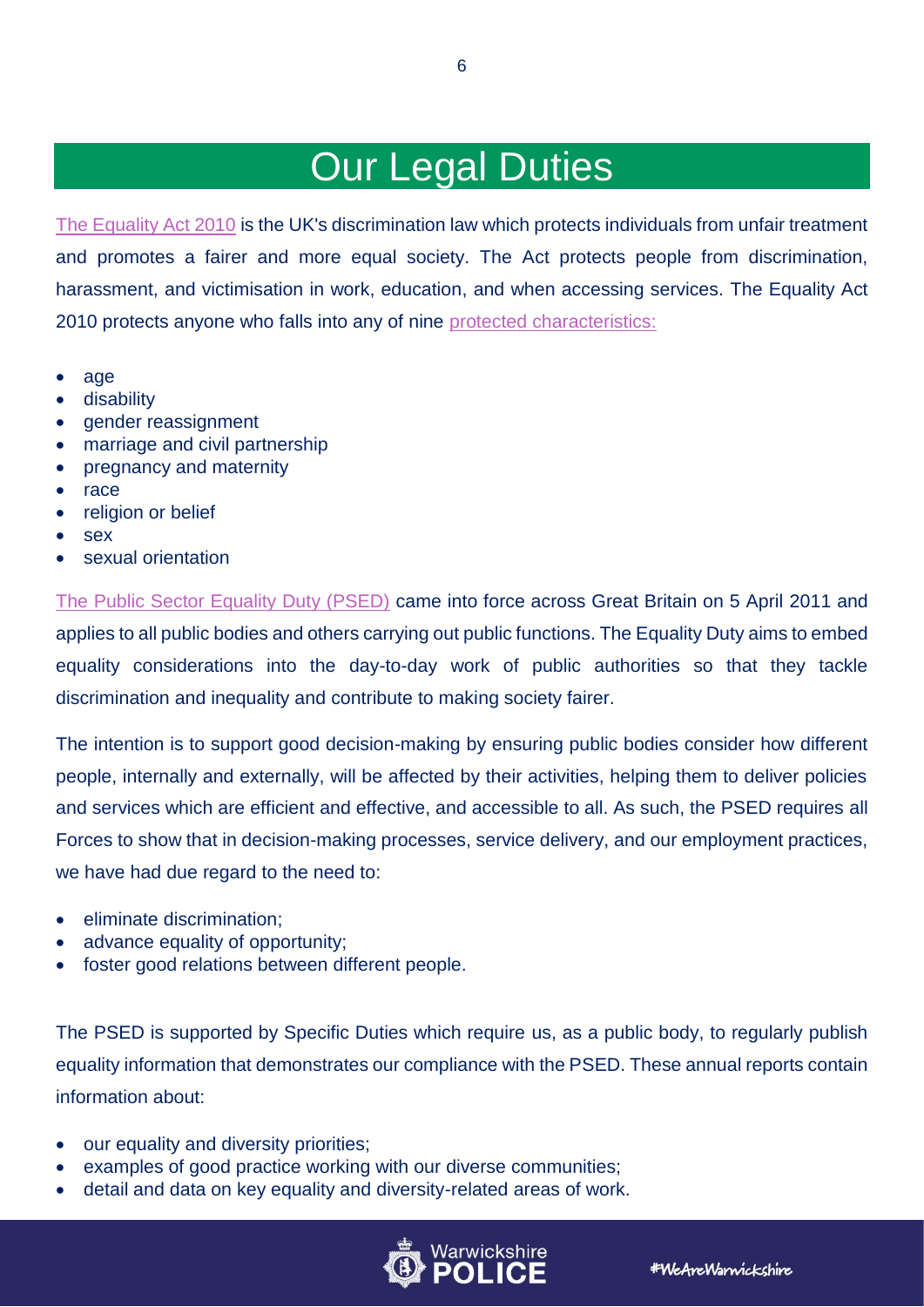## Our Equality Objectives and Priorities

<span id="page-6-0"></span>In 2018, we reviewed and refreshed our equality objectives to reflect the [National Police Chief's](https://www.npcc.police.uk/documents/edhr/2018/NPCC%20Diversity%20Equality%20Inclusion%20Strategy%20May%202018.pdf)  [Council's Diversity, Equality,](https://www.npcc.police.uk/documents/edhr/2018/NPCC%20Diversity%20Equality%20Inclusion%20Strategy%20May%202018.pdf) and Inclusion Strategy, following consultation with our internal staff support networks and our external independent advisory groups.

### <span id="page-6-1"></span>**Our Organisation**

*Transparency and scrutiny:* we will maximise the transparency of our organisation to ensure our activities can be scrutinised to enable explanation or give evidence to enable reform.

*Developing our workforce:* we will develop our staff to better understand diversity, equality, and inclusion and the positive outcomes that will be delivered if we truly embed our response within our organisation. We will create an inclusive culture where people, no matter their background, feel confident to disclose their characteristics.

*Understanding our workforce:* we will better understand the composition of our workforce by ensuring we put in place systems that enable the collection, collation, and analysis of workforce data across the nine strands of diversity. We will put in place effective strategies which enable formal and informal engagement with our staff and support networks to ensure we better understand how we can continue to develop an inclusive organisational culture that promotes and embeds diversity and equality.

## <span id="page-6-2"></span>**Our Communities**

*Understanding our communities:* we will better understand the composition of our communities by ensuring that we put in place systems that enable the collection, collation, and analysis of community data and information across the nine protected characteristics.

*Increasing confidence:* we will deal effectively with all reported hate crimes and incidents, recognising that failure to do so has a detrimental impact on the confidence those communities have in the police. We will ensure that the Code of Ethics is embedded in all we do and is pivotal in our interactions with those we come into contact with.

*Engagement:* we will develop effective engagement strategies which enable interaction with all communities, fostering strong relationships that build trust and confidence.

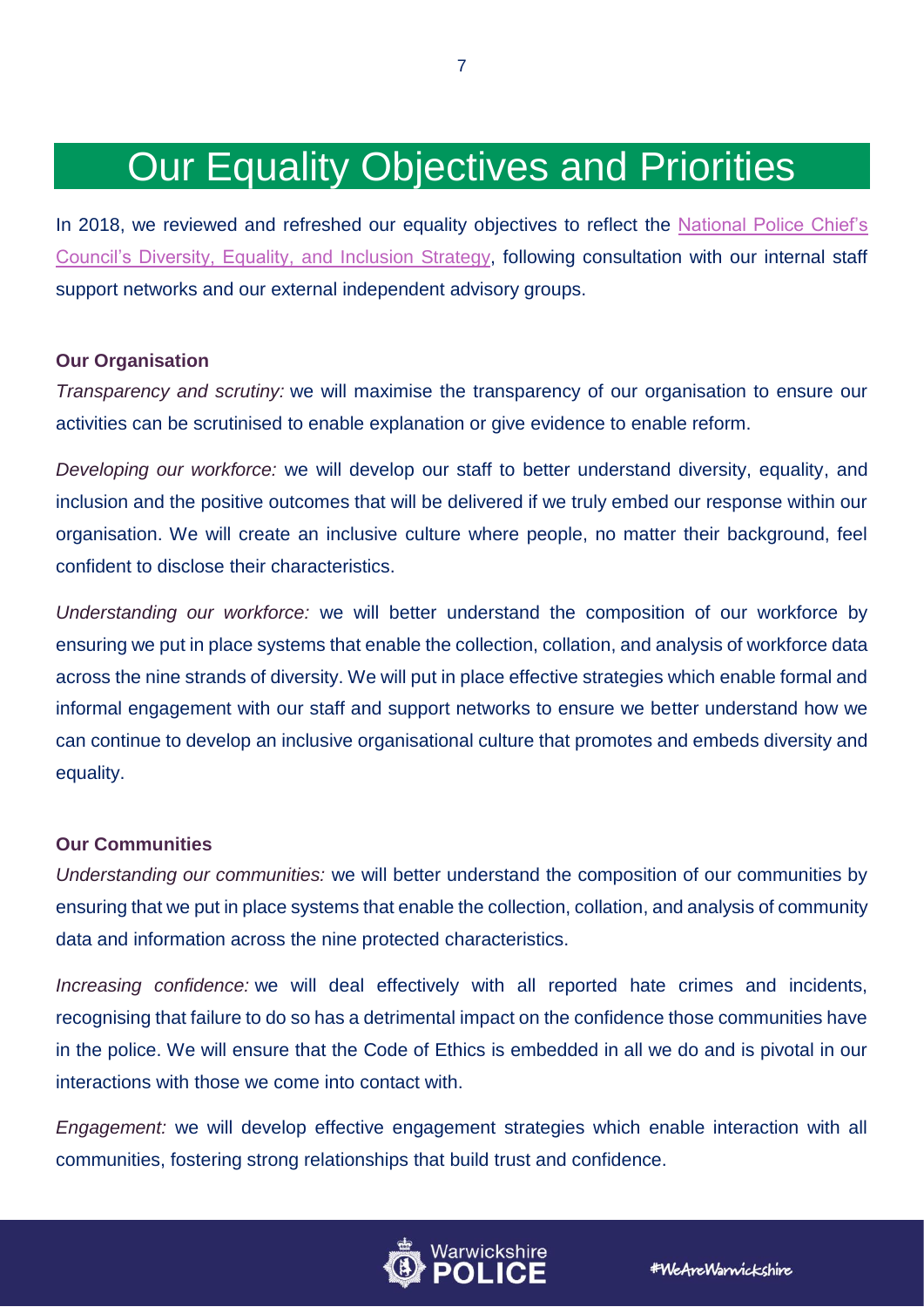### <span id="page-7-0"></span>**Our Partners**

*Understanding the partnership landscape:* we will work with partners to put in place systems that enable the collection, collation, and analysis of data and information which identifies disparity in service delivery across the nine strands of diversity.

*Tackling disparity:* we will work with partners to implement whole system strategies to explain, reduce, and eliminate disparity and enhance public service.

*Joint service delivery:* we will work with our partners to develop strategies that enable more effective public service provision across our communities.



8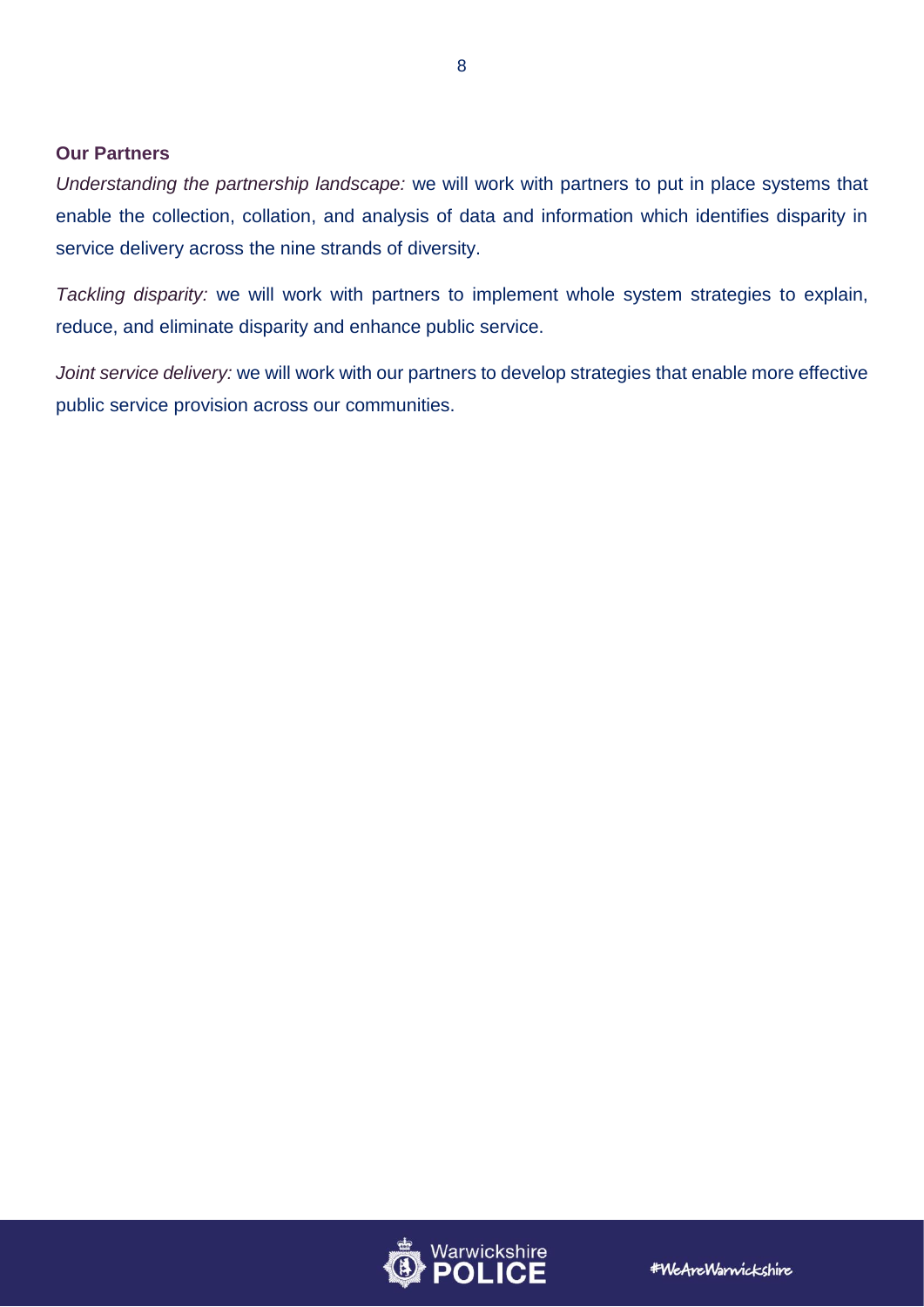## <span id="page-8-0"></span>Transparency, Scrutiny and Governance

9

Over the last few months, we have revised our governance structure to allow for greater transparency and efficiency across the force.

## <span id="page-8-1"></span>**Legitimacy & Equality Steering Group**

Our Legitimacy and Equalities Steering Group is led by the Assistant Chief Constable for Local Policing. Its purpose is to ensure the force engages with all its diverse communities and partners, to understand and respond to what matters to them:

- The board will ensure the force delivers on the strategic objectives and deliverables set out in Fit for the Future Strategy in respect of Legitimacy and Equality.
- The board will ensure the force is transparent in terms of sharing, scrutiny, and understanding of the data and issues associated with legitimacy and equality to support public trust and confidence.
- The board will ensure that police powers are used fairly and respectfully by providing oversight and understanding in respect of policy and practice.

## <span id="page-8-2"></span>**Sub-Boards**

The *Diversity & Inclusion Board* aims to attract, recruit, retain and develop a diverse workforce that reflects the communities we serve across Warwickshire.

The board will work towards creating a working environment that values difference and fosters an inclusive workplace culture where staff feel safe, supported, and valued and can be confident that they will be treated fairly. The board will ensure the delivery of the Diversity and Inclusion Strategy, and the Positive Action Strategy.

The *Use of Powers Board* directs and coordinates improvement activity that addresses any areas for improvement identified by Her Majesty's Inspectorate of Constabulary and Fire & Rescue Services (HMICFRS), and specifically the recommendations contained within the HMICFRS report 'Disproportionate Use of Police Powers: A report on stop and search and the use of force'.

- The board will maintain and improve the understanding of the use of stop and search and use of force by Warwickshire officers, and especially where the use of such powers is disproportionate against any community.
- The board will work closely with IAGs to ensure a collaborative approach that seeks the views of Warwickshire communities and promotes diversity and inclusion throughout policing.
- The board will be as transparent in our work as possible, publishing a range of information on our external facing website including minutes, data, and analytical reports.



#WeAreWarnickshire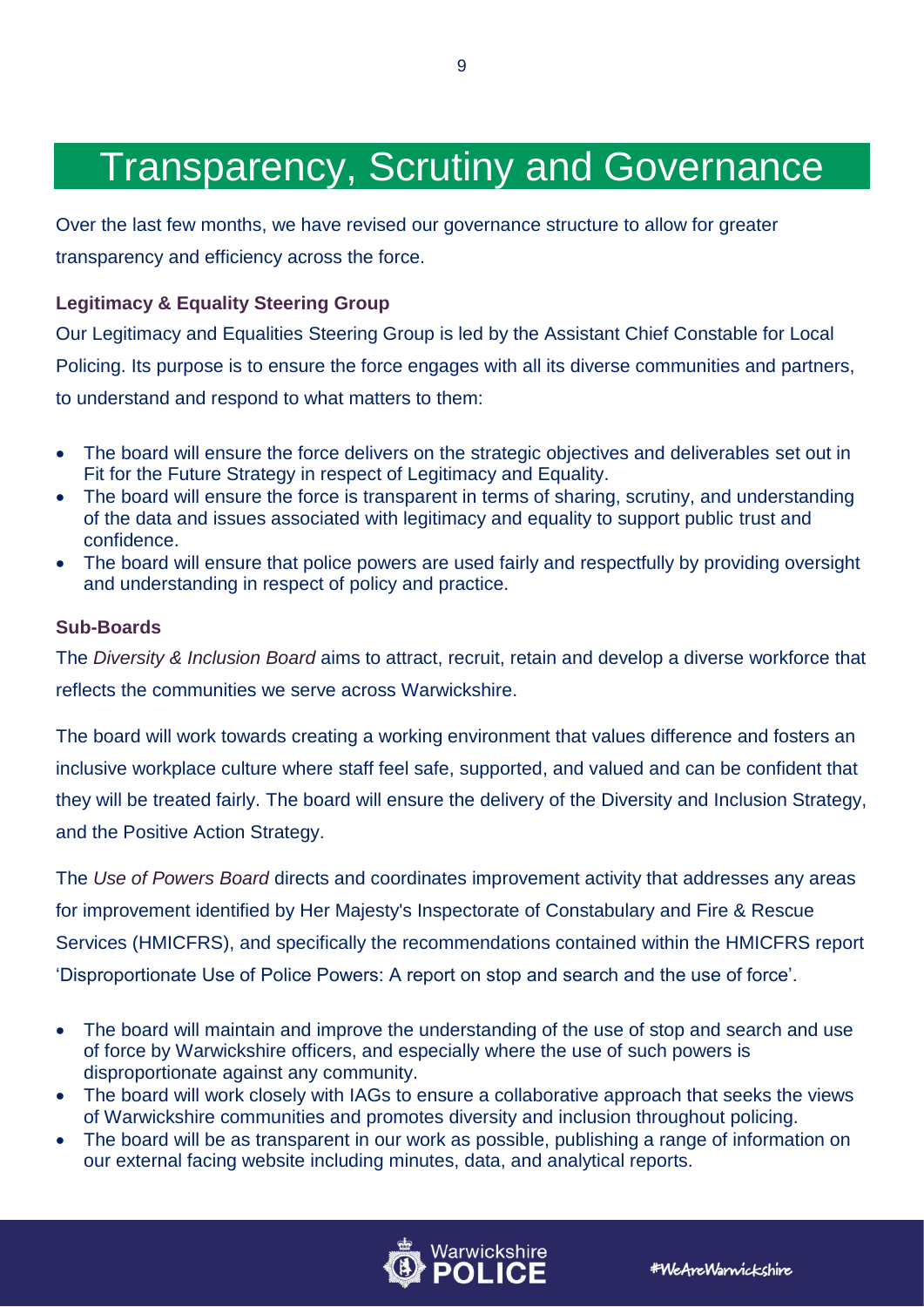The *Public Engagement and Contact Board* is designed to ensure all the force's contact channels meet the needs of the public, but also to quide the public to accessing the most efficient channel for the organisation.

10

- The board will ensure the force has effective engagement channels with all communities, and particularly those that are seldom heard
- The board will lead on ensuring that the force understands the needs and concerns of all communities in Warwickshire, and shapes its policing activity accordingly.
- The board will ensure that individuals and communities have the opportunity to oversee and scrutinise our work through formal avenues, particularly in areas such as the use of police powers and equality and diversity. By ensuring these forums are effective, easily accessible, and far-reaching.

Alongside this work we are reviewing our policy and evaluation processes, to ensure all our policies, decisions, and business plans comply with our PSED; this work will continue in 2021- 2022. The revised assessment process will further embed questions around equality, diversity, and inclusion into decision-making within the force, from business planning decisions to policy and procedures.

## <span id="page-9-0"></span>**Independent Advisory Groups (IAGs)**

IAGs are made up of trusted individuals who are prepared to listen to, observe and comment on the activities and policies of Warwickshire Police. The groups offer impartial advice to the police on a range of different subjects and are made up of members of the public from local communities, who meet regularly meet up every two or three months to discuss hot topics.



As well as a Strategic IAG (SIAG) four local IAGs, two protected characteristic groups offer specialist advice and guidance on diverse issues and the effects on their communities:

- Disability IAG;
- Lesbian, Gay, Bisexual, and Transgender IAG.

During 2020/21, the pandemic hindered our attempts to hold regular meetings. However, the IAG met twice to discuss a variety of topics, including the latest Stop and Search report on disproportionality, the force's approach to policing the pandemic, including a review of Fixed Penalty Notices (FPNs), and developments in the Harm Hub.

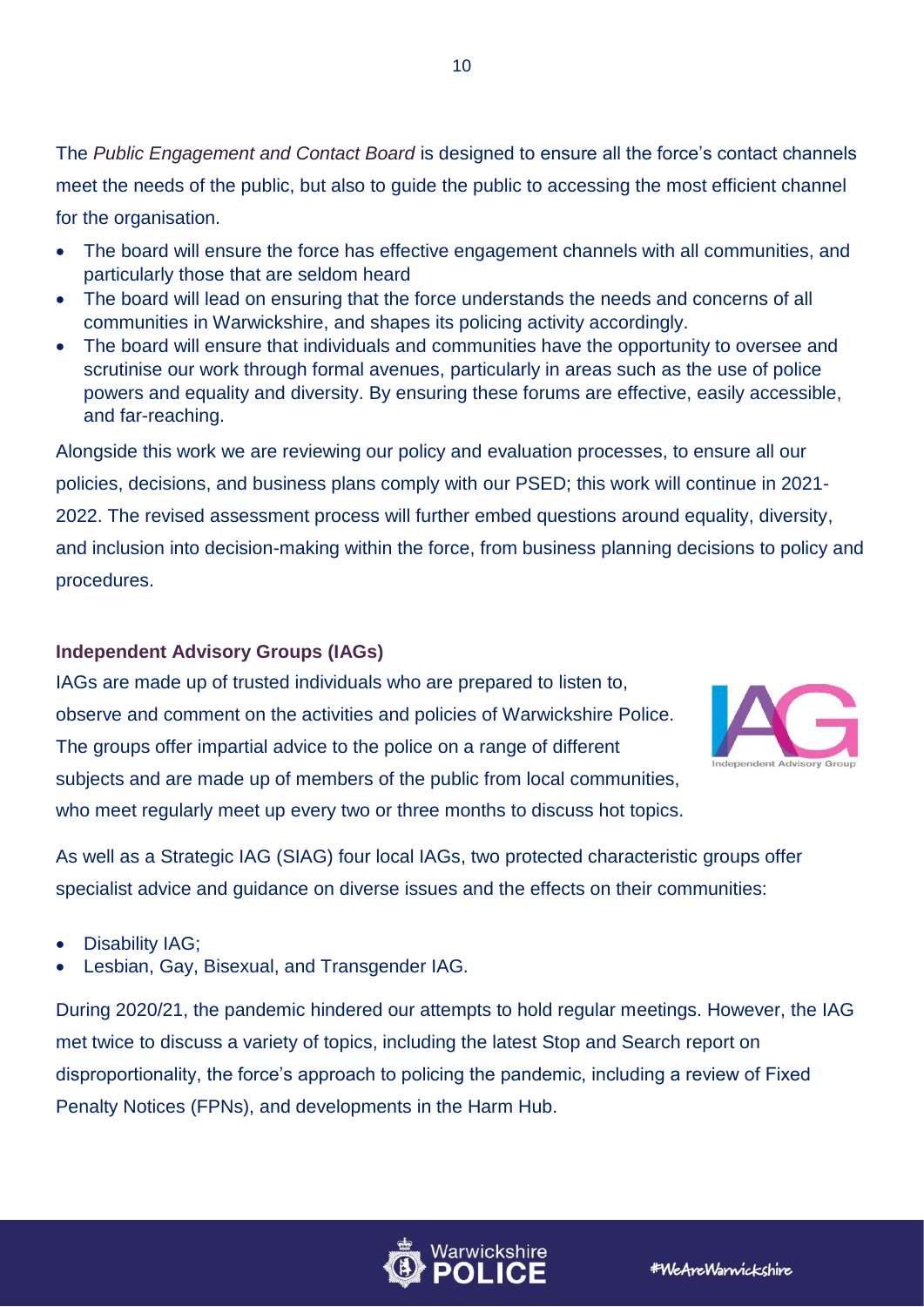## Our Workforce

11

<span id="page-10-0"></span>The nature of policing means that we interact with people from different backgrounds every day. Promoting equality of opportunity and celebrating diversity is a fundamental enabler of our overarching vision: 'To protect people from harm'. It is intrinsic to our organisational culture, underpins our objectives, and helps shape how our services are designed and delivered. We must understand and be sensitive to individual differences so we can provide an appropriately tailored policing service.

### <span id="page-10-1"></span>**Workforce Representativeness**

People from ethnic minorities make up at least 7.3%<sup>1</sup> of the population of Warwickshire. In 2018, we reported that 5% of our officers and staff were from ethnic minorities. In March 2020, this had increased to 6.9% (5.3% officers, 8.4% staff including PCSOs, and 10.2% Specials).

From March 2018 to March 2020, the number of female officers and staff increased from 713  $(44.6\%$  of the workforce) to 889 (46.2% of the workforce)<sup>2</sup>.

## *Positive Action*

Whilst we have made progress, we are not complacent and are continuing with positive action work. We are using positive action to address the imbalance and encourage individuals from under-represented communities to join us. This means improving engagement and offering support. It is not about offering unfair advantage but ensuring equality of opportunity for all. We launched our [Positive Action Strategy](https://www.warwickshire.police.uk/SysSiteAssets/media/downloads/warwickshire/about-us/equality-and-diversity/positive-action-strategy-2020-2025.pdf) in 2020, setting out our five-year plan.

We have actively engaged with schools, colleges, universities, and local businesses and faith groups, as part of our strategy. In 2020, due to COVID-19 restrictions, these engagements moved online. In May and June 2020, we launched an intensive recruitment campaign encouraging people from our local under-represented communities to join us via our Police Constable Degree Apprenticeship. We ran advertising across a mix of social media and streaming services as well as a targeted leaflet drop to 7,500 households. The early signs are reassuring, with the number of people from ethnic minorities expressing an interest in joining the force at double the level of the same period in the previous year.

<sup>1</sup> 2011 Census <sup>2</sup> Headcount; excludes Specials

-

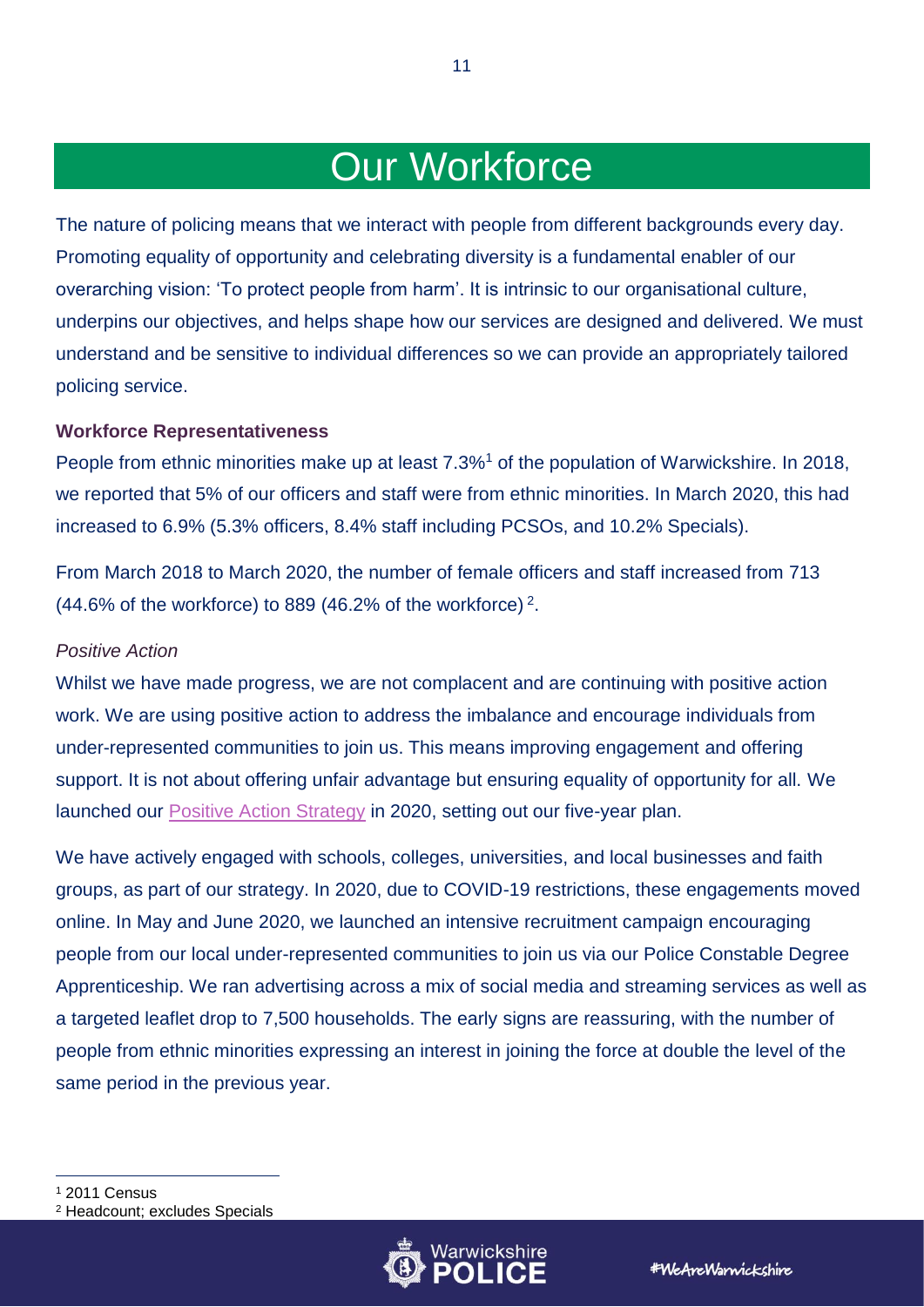We also facilitate peer support of candidates through the recruitment process and have introduced Independent Community Advocates to sit on our police officer recruitment final selection panels. We believe we are one of the first forces to take this step and this development has been positively received.

Several senior Warwickshire officers have attended the College of Policing's 4-day ASPIRE leadership development programme, which is specifically for those who identify as being from a group currently under-represented in the service.

## *Vetting*

Vetting is the process by which every potential Warwickshire Police Officer or member of staff goes through a vetting stage as part of their application process.

Initial analysis of vetting data between July 2019 and June 2020 has enabled the development of an action plan to understand and combat disparities and disproportionality in the vetting process, including:

- Improved recording of ethnicity among applicants (35% of vetting respondents chose not to share ethnicity information) - communications developed to explain why the data is being sought and how it will/won't be used have been improved to reassure applicants of the force's commitment to GDPR.
- Supporting vetting applications and prospective officers and staff (candidates from ethnic minority backgrounds were more likely to fail because they failed to disclose a material matter whilst White applicants were more likely to fail because of financial management concerns) communications have been improved so that ambiguity around the need to disclose is eliminated, they are aware why and how the Financial checks are sourced and [online videos](https://www.warwickshire.police.uk/police-forces/warwickshire-police/areas/warwickshire-police/about-us/about-us/national-contractors-vetting-scheme/vetting-application---video-guides/) have been developed to guide applicants through every stage of the vetting process;
- Improved recording capability driven improvements in the recording of all protected characteristics within systems, as previously, only gender and ethnicity were recorded.

## <span id="page-11-0"></span>**Inclusive Culture**

## *National Policing Wellbeing and Inclusion Survey 2019*

In the autumn of 2019, a significant proportion of the workforce took part in a national Wellbeing, Diversity and Inclusion survey, conducted by Durham University. The results of the inclusion survey demonstrated positive aspects of police culture nationally but also highlighted areas for improvement. Respondents had positive support for force efforts to be inclusive and overcome bias, that they had engaged and supportive supervisors, and that they felt their teams were inclusive. The individual results for us as a force were positive, being better than the national results for both officers and staff in all but two areas. However, concerns were raised nationally

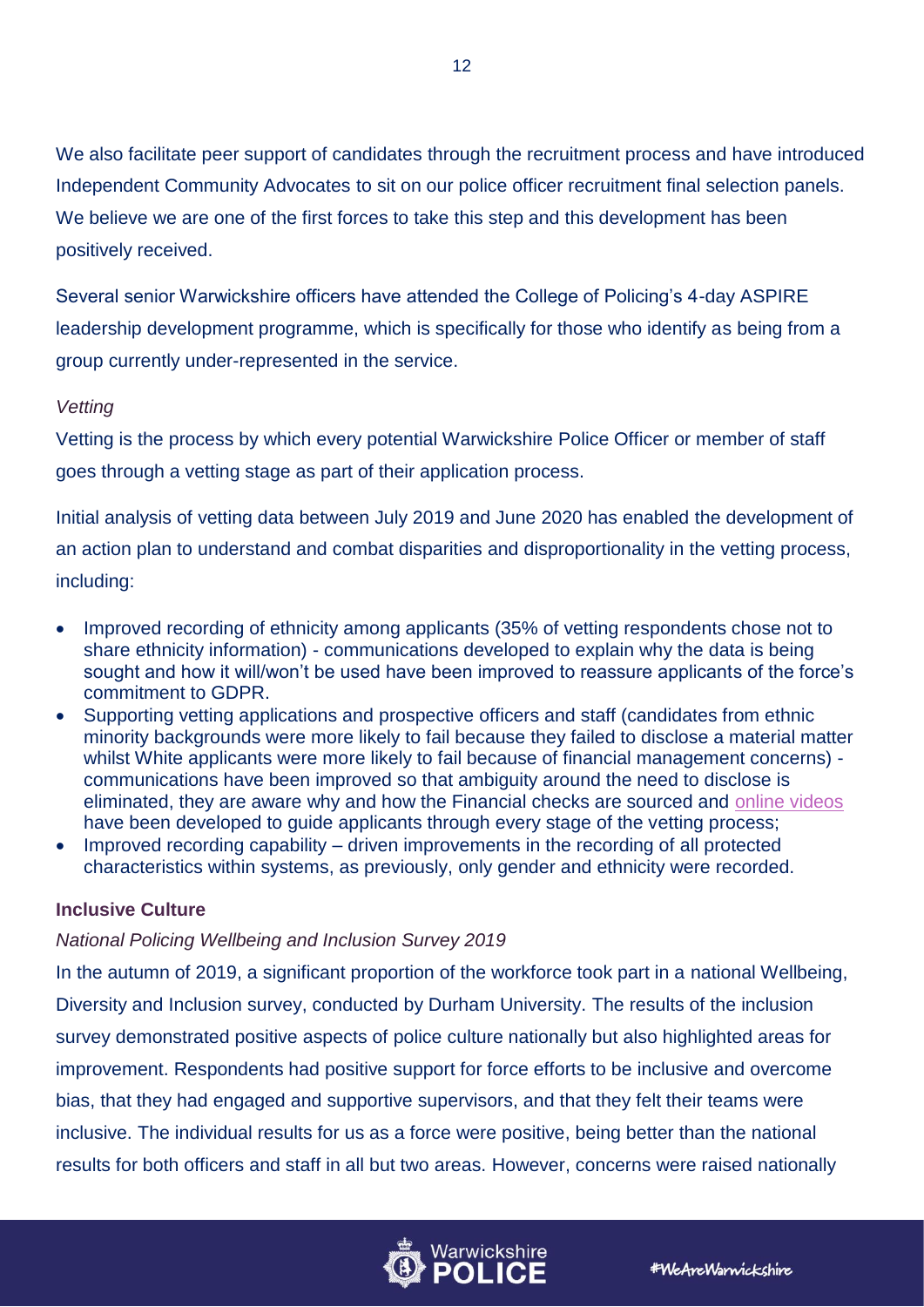around fairness in progression, that too many staff and officers experience derogatory comments about identity and experience incivility at work.

13

We recognise that more needs to be done to accelerate efforts to ensure we are fully inclusive, ensuring everyone in our force understands the opportunities for personal and professional development. Culturally, we know that we have more to do to address incivility which has a detrimental impact on individuals' wellbeing, professional commitment, and job/life satisfaction.

#### *Sharing Diversity Data*

We encourage all our staff and officers to share their protected characteristics to gain a clearer picture of the workforce and to help the force become more inclusive. However, some staff and officers are reluctant to share information and 'prefer not to say', which may be for several reasons. The lack of data around the demographic make-up of forces makes it difficult to know how best to support the workforce and whether each force truly represents the communities it serves. As part of a national programme, the force will launch a campaign in 2021 to let officers and staff know it's 'Safe to Say'.

#### *Coaching & Mentoring*

In 2020, our Learning and Development team entered into a partnership with West Midlands Employers (WME) Network. Alongside an external pool, the force aims to grow an internal coaching and mentoring (C&M) pool to assist those seeking promotion or considering a job change. The scheme has been actively promoted to staff network members. There are currently 23 internal coaches and 22 coachees, and 9 mentors and 11 mentees.

#### <span id="page-12-0"></span>**Protected Characteristic: Race**

Warwickshire's B-ME Network generates initiatives to encourage, attract and promote diversity and aims to improve the working environment for officers and staff from ethnic minority groups. The network offers peer support and mentoring and application, interview and promotion support.



In October 2020, the B-ME Network Executive Group organised a workshop with Learning and Development to explore the experiences of staff and officers with ethnic minority backgrounds. The 'B-ME Workshop: *Lived Experience*', was a half-day event opened by Chief Inspector Faz Chishty (B-ME Chair) and sponsored by Deputy Chief Constable Richard Moore.



#WeAreWarwickshire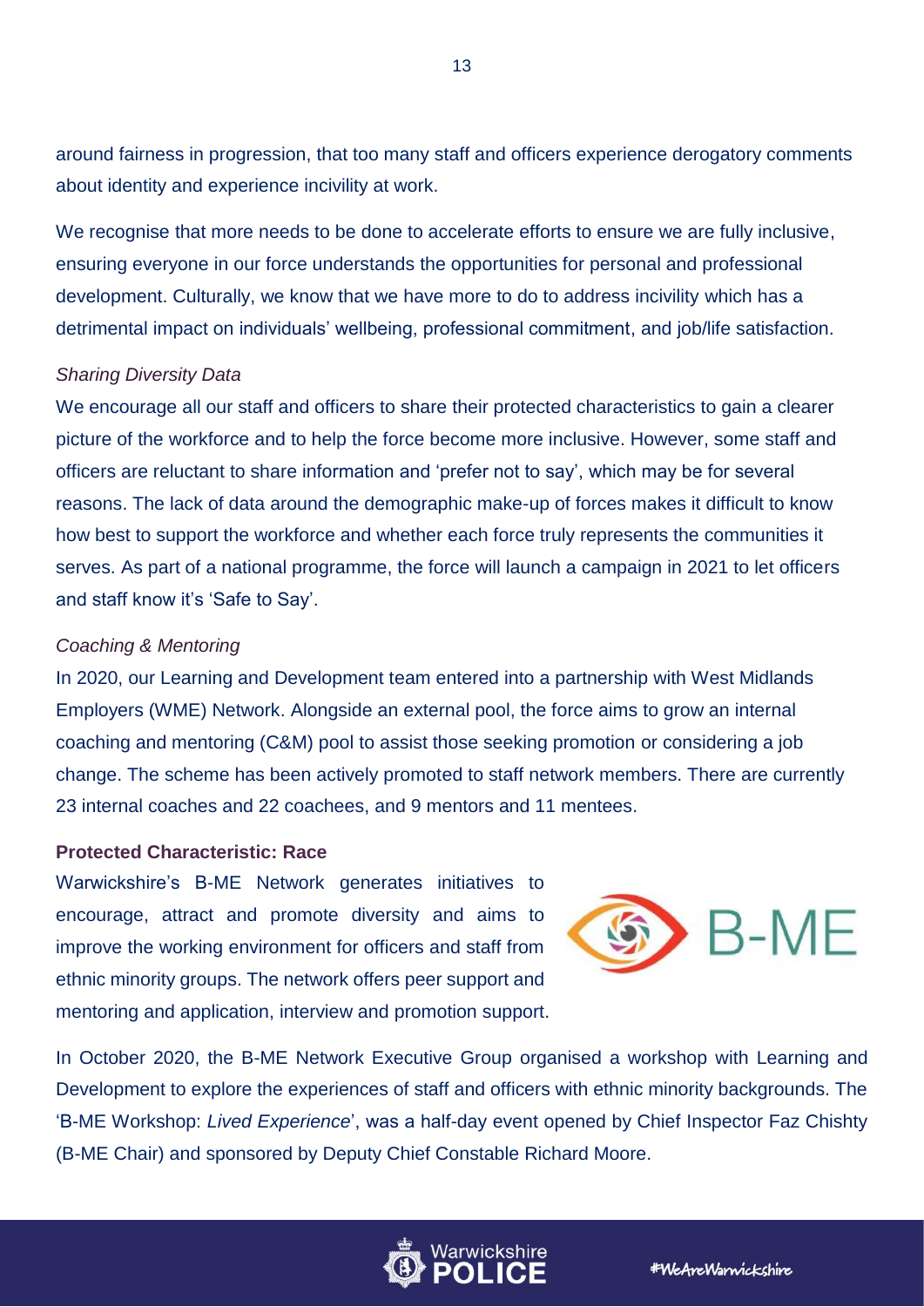The event was positively received and, overall, participants agreed that positive steps had been taken by the police and society to challenge overt racism and identified areas of improvement to continue with this progress. The recommendations from this workshop and further feedback will be used to push forward inclusion in a constructive way while bringing the whole workforce with us in an engaging way.

### <span id="page-13-0"></span>**Protected Characteristic: Sex**

As a force, we have committed to the United Nations' #HeForShe initiative, providing senior male leaders the opportunity to show their commitment to tackling gender inequality within the workplace. The force joined several others nationally in pledging to three commitments:

- to engage with the workforce on gender equality within the workplace to improve gender imbalances at senior levels
- to continue to work to combat domestic abuse and sexual abuse in society and to create communities free from such abuse
- to commit to annual reporting of gender equality information.

The [latest annual HeForShe report](https://www.heforshe.org/sites/default/files/2021-02/15369_C%20Sussex%20Police%20HeforShe%20Annual%20Report_9A.pdf) shows the force has taken big steps since signing up, highlighting the force as the most improved. There has been an increase of almost 35% in the number of female police officers across all ranks in the force and a 100% rise in the number of women in senior ranks.

In addition, our Women of Warwickshire (WOW) network was highlighted as an example of best practice nationally in the report. The network's aims are to:

- Provide a support network
- Facilitate women to fulfill their potential
- Work with others to progress diversity issues



Through the network, the force has engaged with police officers around promotion and progression through mentoring and coaching (senior officers coach constables). We have delivered several events since launching, most recently three workshops attended by 25 members to support FastTrack, Constable to Sergeant, and Sergeant to Inspector processes.

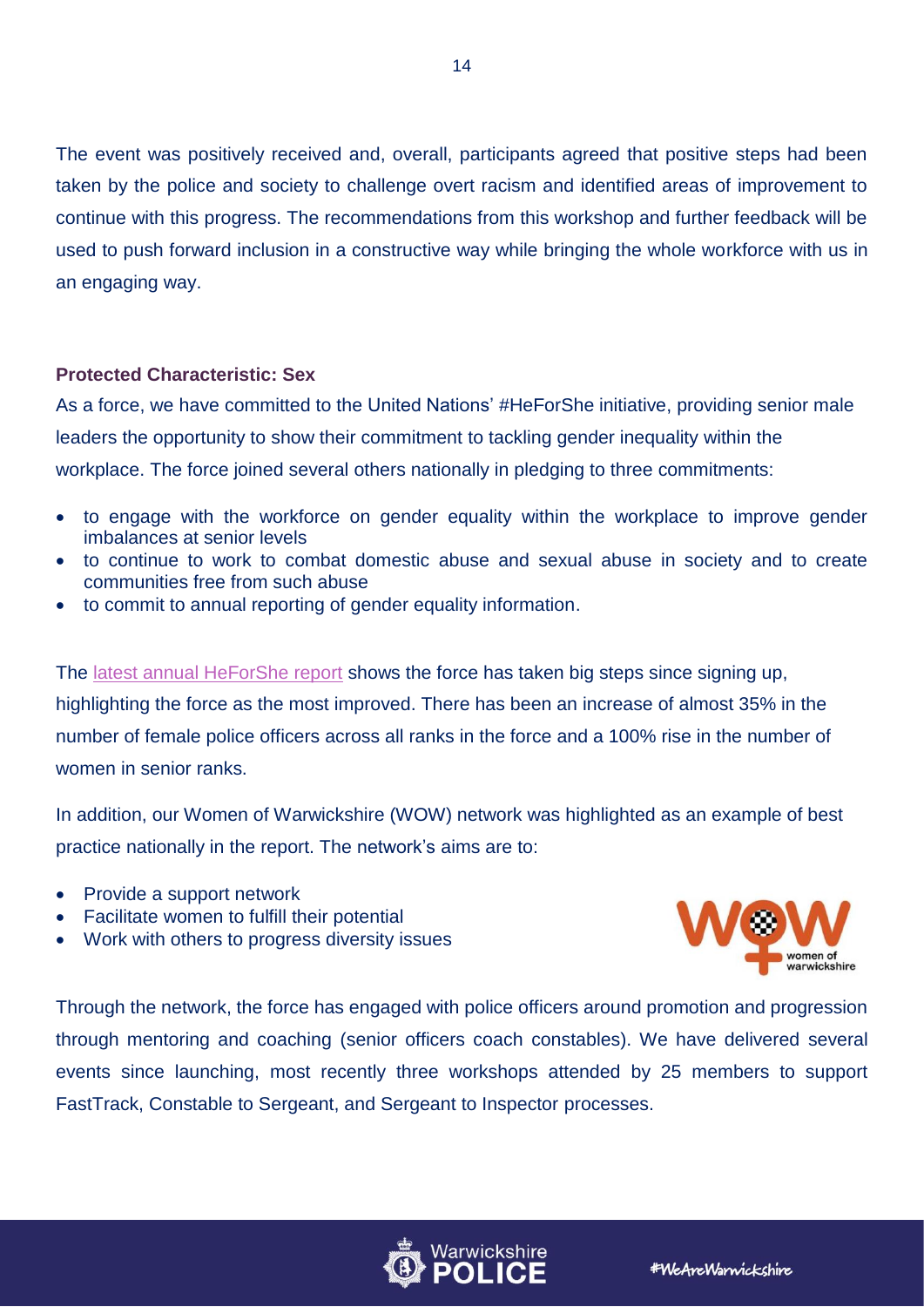#### *Menopause*

The number of women within the workforce is increasing, and there are now more women over the age of 46 in the organisation than ever before. Therefore, it is increasingly important for the force to support women in the peri-menopausal and menopausal stages of their lives and to ensure that they remain as part of the workforce. WOW has been working to encourage the workforce to be more menopause-aware. Since 2019, the force has used World Menopause Day to promote the launch of guidance for women and also to highlight to supervisors how they can support men and women in their teams.

A new working group has been established, with representation from across the organisation, to engage with the national Menopause Action Group and understand and implement good practices. The support available will include:

- the provision of reasonable adjustments in the working environment;
- a buddy scheme to offer support and friendship.

#### *Gender Pay Gap*

The [2020 Gender Pay Gap report](https://www.warwickshire.police.uk/SysSiteAssets/media/downloads/warwickshire/about-us/equality-and-diversity/warwickshire-gender-pay-report-2020.docx) shows that overall, for all staff and officers, the gender pay gap decreased since 2019 based on the overall mean and median figures, and there was a positive shift in the proportion of women in the upper pay quartiles.

However, for officers only, the pay gap increased from 2019 levels (for both the overall mean and median figures). There was a slightly negative shift in the proportion of women in the upper pay quartiles. The picture was more positive for police staff; the gender pay gap decreased from the 2019 level, although the median pay gap increased. There was an increase in the proportion of women in the upper pay quartiles.

### <span id="page-14-0"></span>**Protected Characteristic: Pregnancy and Maternity**

As part of the drive and determination to retain members of the workforce, the force is now actively represented at the British Association for Women in Policing's (BAWP) national maternity and parenting working group. The group is seeking to enhance the support to pregnant women and new parents, working to deliver material on topics such as pregnancy and maternity, parental support and adoption leave, return to work, maternal mental health, baby loss, and support for those planning and undergoing fertility treatments.

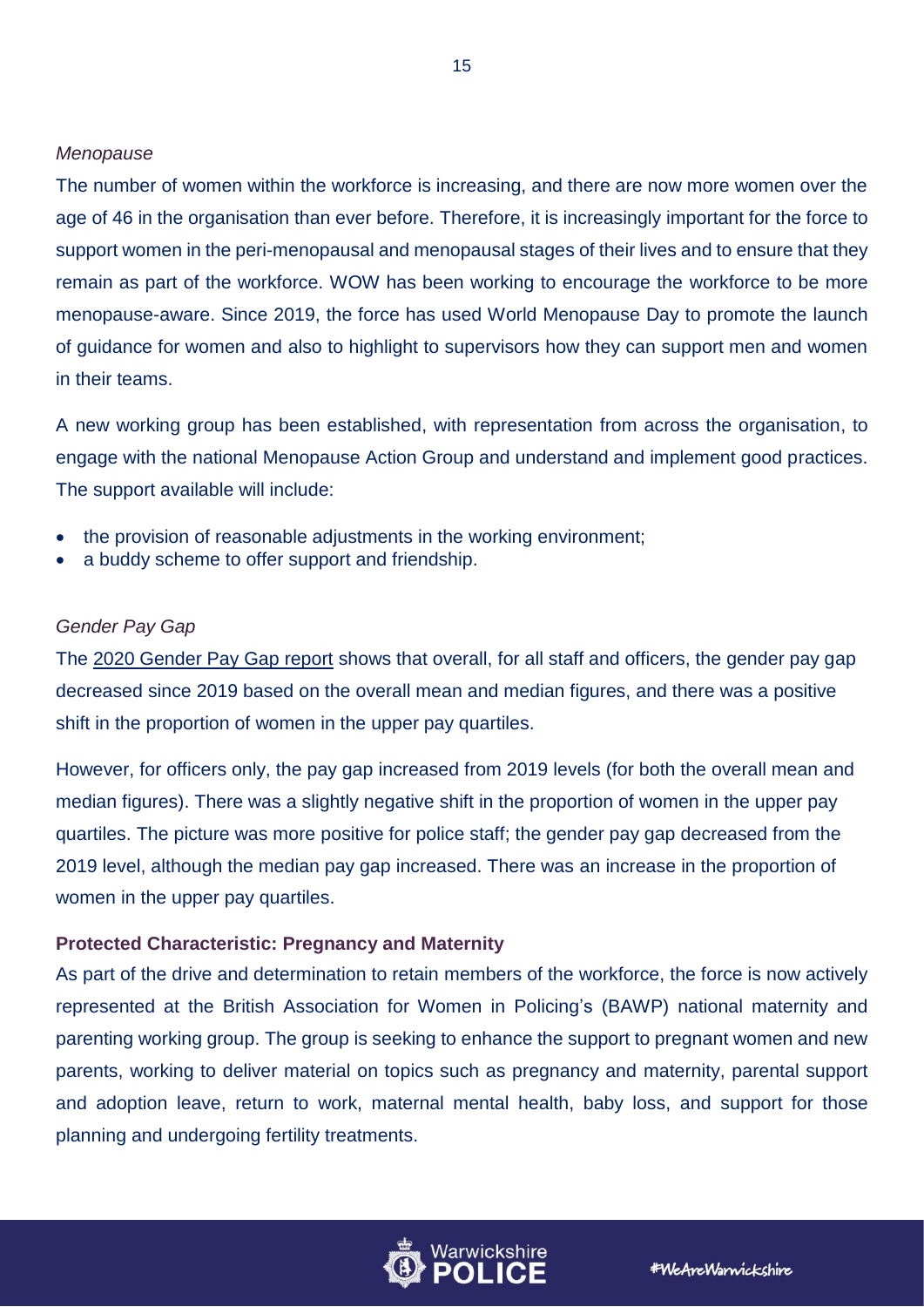## <span id="page-15-0"></span>**Protected Characteristic: Age**

## *Volunteer Police Cadets*

Three years ago, the force expanded the cadet programme by widening the age criteria from 16 to 18-year-olds to 13 to 18-year-olds. This allowed the force to be part of the national Volunteer Police Cadet programme. The Warwickshire scheme now consists of two separate cohorts: a junior scheme (school years 9 – 11) and a senior scheme (school years 12 - 13). This structure has been implemented in both the North and South of the county. The force strives to be representative of the communities it serves and this diversity is reflected in the young people enrolled on the Cadet Programme:

|                                                                                                                                                                                                                                                       | <b>Juniors</b>      | <b>Seniors</b>        |  |
|-------------------------------------------------------------------------------------------------------------------------------------------------------------------------------------------------------------------------------------------------------|---------------------|-----------------------|--|
| Gender (South)                                                                                                                                                                                                                                        | 9 males / 8 females | 10 males / 20 females |  |
| There is a breadth of ethnic diversity with our cadets. In addition to Black and Asian<br>youngsters, we have young people who themselves, or their families, originate<br>from Romania, Afghanistan, Greece and Poland.                              |                     |                       |  |
| Disability (North)                                                                                                                                                                                                                                    | 3                   | 2                     |  |
| Black, Asian, Minority<br>Ethnic (North)                                                                                                                                                                                                              | 6                   | 1                     |  |
| The young people enrolled on the programme bring with them a wealth of<br>difference in sexual orientation, family status and gender identity. This benefits<br>their fellow cadets and others they may engage with whilst carrying out their duties. |                     |                       |  |

Over the past 2 years, our cadets have been engaged in some great projects, including:

- Police and Crime Commissioner's Cadet of the Year
- High Sheriff's Cadet of the Year
- Created a nationally recognised video for Mental Health Awareness Week
- Deaf Awareness Week
- 'Thank you' video for NHS and key workers
- All cadets have become Dementia Friends
- £2,246 raised in support of a Nuneaton and Warwickshire Animal Sanctuary



16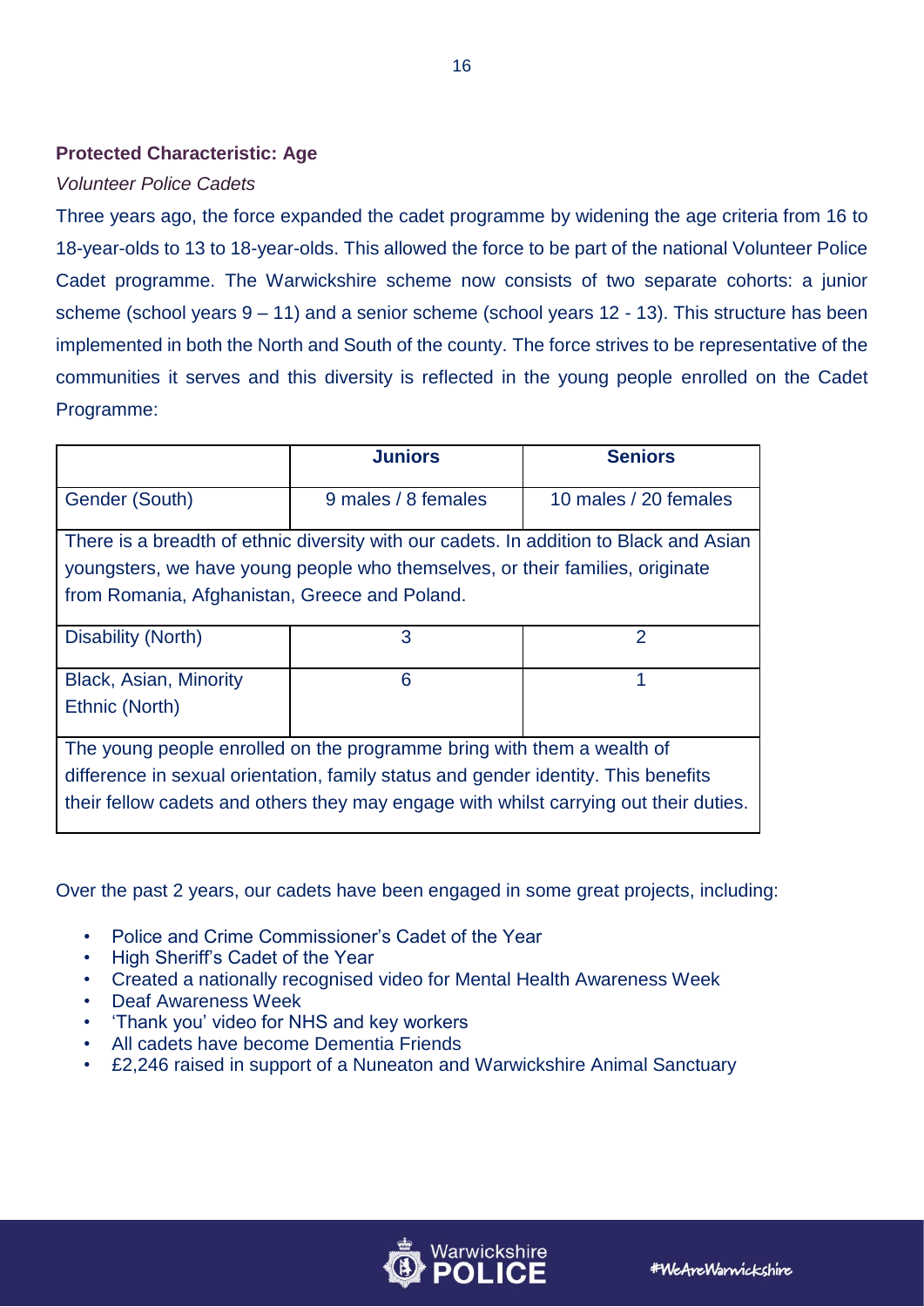- Cadets are now first aid trained
- Stephen Lawrence Day

Sadly the COVID-19 pandemic affected our ability to physically gather together as a Cadet Programme. However, plans are in place for future activities and resuming the programme, when we can do so safely.



## <span id="page-16-0"></span>**Protected Characteristic: Disability**

### *The DisABILITY Network*

The network has a bi-monthly forum with representation for neurodiversity, hearing impairment, autism, and bowel cancer and aims to change the culture and celebrate the benefits of a truly diverse workforce, removing barriers and stigmas and encouraging people affected to be part of these changes.

Links are being established across the region and nationally with the Disabled Police Association. The network is liaising with the Business Disability Forum, has attained Level 2 disability confidence accreditation, and aspires to achieve Level 3. The group is working towards overcoming barriers to sharing information about disabilities with a passport initiative that other forces have adopted.

## *Dyslexia and Specific Learning Differences (SpLDs)*

It is estimated that at least 10% of the UK population suffers from dyslexia or other specific learning difficulties (SpLDs), 4% severely so. Hence, there are potentially 200 members of the force's workforce with an SpLD, but dyslexia is not an obvious difficulty and not widely disclosed. A 2018 staff survey identified a need for more support for officers and staff with dyslexia and SpLDs in the workplace with reasonable adjustments. The subsequent business plan included significant work with the force HR department, including the development of a new reasonable adjustment policy and process being adopted. More recently in 2021, 14 officers and staff have been newly trained as dyslexia assessors, providing cover across the force, complementing the three already in place.

## *Health & Wellbeing*

In 2019, we focussed on a 'Year of Health and Wellbeing', which saw the introduction of a raft of initiatives to raise awareness and offer support to our workforce to adopt a healthy approach to life. The force was already committed to improving health and wellbeing and invested resources to

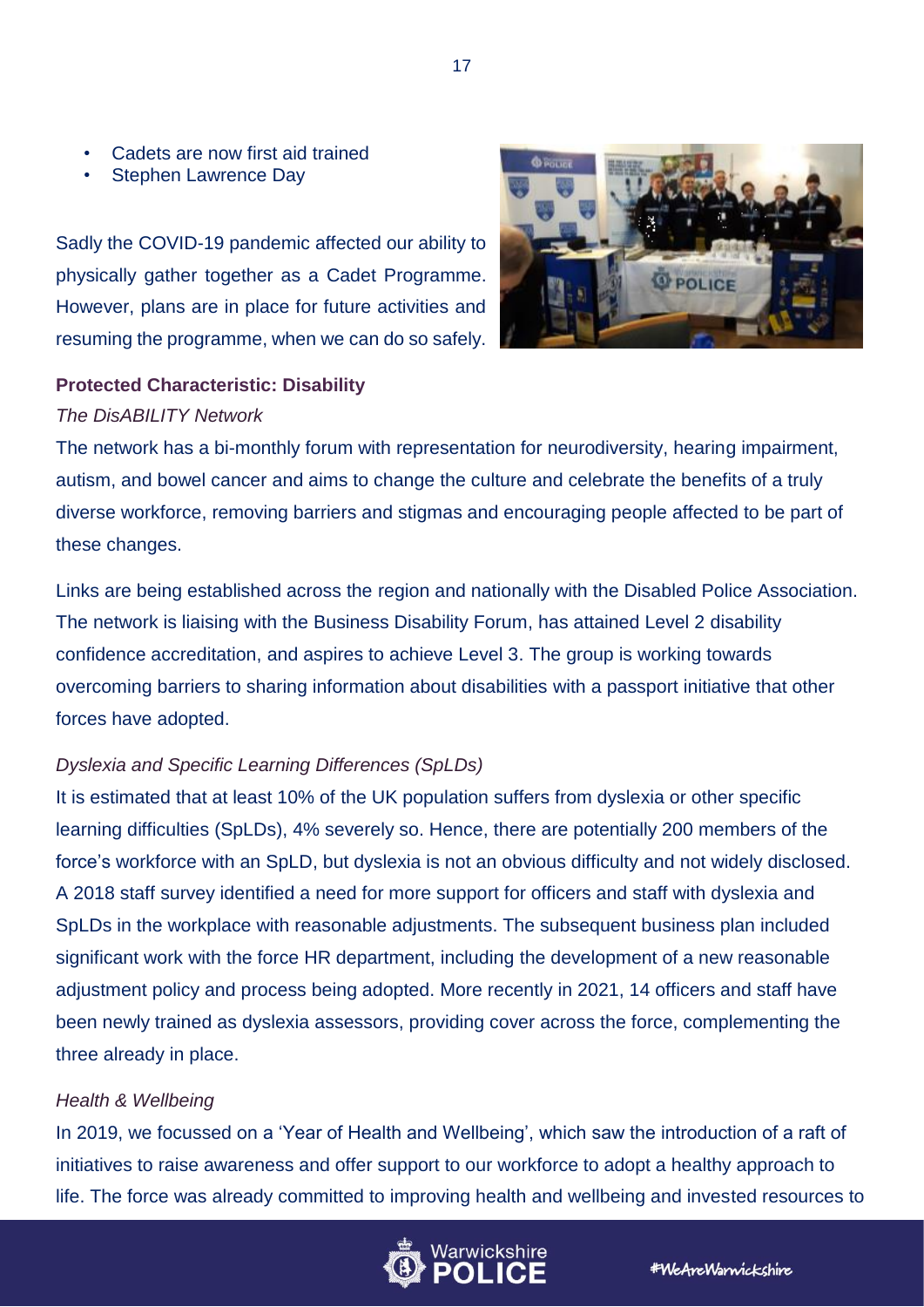achieve this: an inspector, sergeant, and a police constable were identified as tactical leads across the force.

The team designed a Health and Wellbeing calendar focused on three topics per month ranging from financial issues to stress and mental health awareness. The team used this approach to drive themed projects across the force and with an ever-developing mindset changing across the frontline of policing, this was achieved smoothly. The calendar was distributed across the workforce as an easy-reference desktop calendar so that it was readily accessible to all departments across the organisation, and this was repeated in 2021.

Following attendance at the launch event at the Ricoh Arena, the 'Year of Health and Wellbeing' was added as a central pillar to the force's priorities and Fit for the Future strategy, making a promise to the workforce about the importance of their health and wellbeing.

From January 2019 onwards, the organisation focused on men's health, women's health, cancer awareness, financial education, stress management, and a newly formed relationship with MIND. MIND assisted the force in developing its network of Peer Supporters from 4 to 49, supplemented by 23 Wellbeing Champions.

The British Heart Foundation (BHF) supported our work and its representatives joined officers and staff on a nine-mile walk in the Peak District. So far the force has raised over £1,000 for the BHF and this number continued to increase with charity work going on into 2021.

2019 saw our internal grading for health and wellbeing progress to good. Staff are more focused on both their own and colleagues' health and wellbeing and mental fitness as a daily practice. There has been a reduction in hours lost through absence linked to stress and a workforce that now has access to allocated fitness time within the working day. A more open and engaged workforce has been the result.

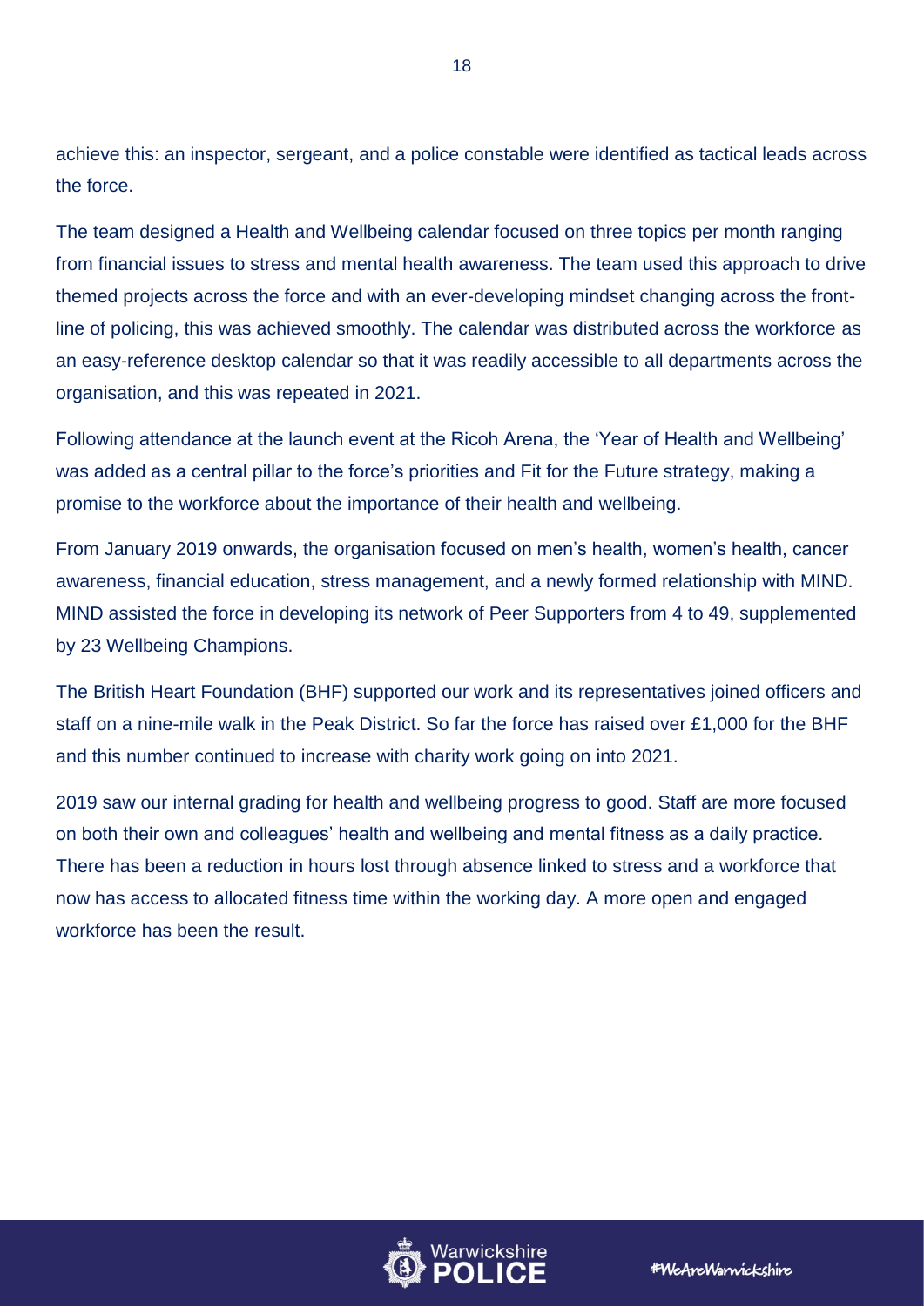## Our Communities

<span id="page-18-0"></span>In this section of the report, we focus on our communities, including:

- meeting the needs of service users with accessibility needs by increasing the channels for engagement;
- ensuring we are meeting the needs of those who are particularly vulnerable because of protected – or other – characteristics (e.g. children and young people);
- protecting our communities from harassment.

Understanding the protected characteristics of our local communities is vital, as this will help to highlight the true extent of diversity within Warwickshire and most importantly, those at risk in the county. This information is crucial in understanding issues affecting those from diverse backgrounds. The work highlighted here is motivated by the strong desire to protect our communities from harm and this can only be achieved if we genuinely understand and reflect our communities.

#### <span id="page-18-1"></span>**Victims**

#### *Protecting victims and those most vulnerable*

Our Harm Hub brings together victim support, crime prevention, and youth engagement across the force. Following a wholesale departmental review in December 2019, the Harm Hub has made significant developments to improve its capability and delivery around Hate Crime and Victim Care.



#### *Hate Crime*

A hate crime is any criminal offence, perceived by the victim or any other person, as being motivated by prejudice or hate towards a person's protected characteristic. In recent years, the Harm Hub has developed its teams and service provision to better tackle hate crime and support victims.

We are always looking to further improve our service; recently we have done this by introducing a new Hate Crime Support Team, where both investigation and victim care are taken on by dedicated Hate Crime Officers. This work is supported by a new Hate Crime Administrator to enhance our victim contact and care process and provide a more professional service. We have also tailored our

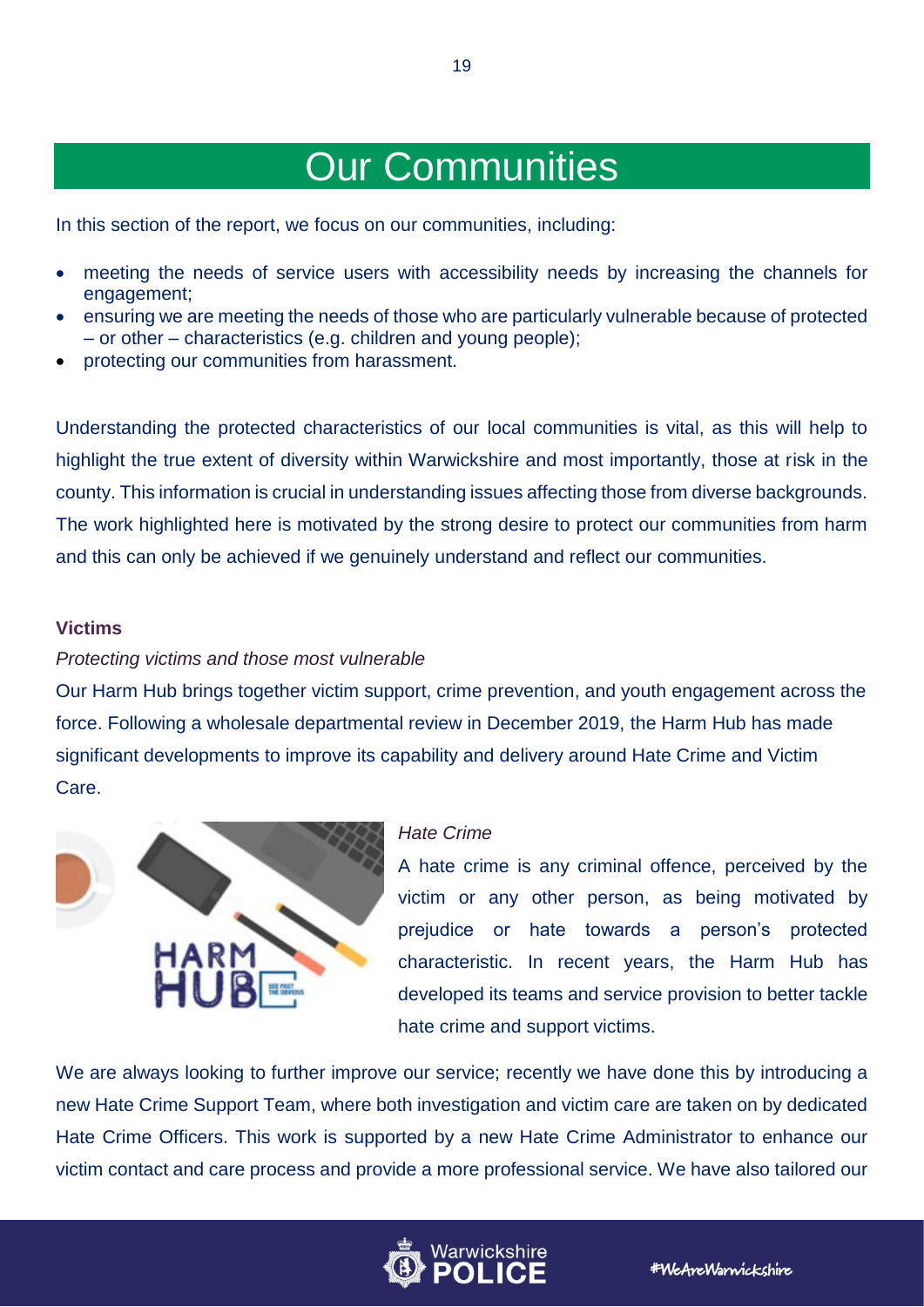hate crime and hate incident quality assurance process to ensure all hate incidents are captured, even where not obvious on the initial report.

During [Hate Crime Awareness Week 2020](https://www.warwickshire.police.uk/news/warwickshire/news/2020/october/hate-crime-awareness-week-2020-dont-suffer-in-silence/) the force urged victims not to suffer in silence. Throughout the pandemic, many people have been isolated from friends, family, and communities, and police are concerned there may be a lot of victims of hate crime who are not reporting to police.

Inspector Ben Hembry: "We already know that hate crime is underreported across the country and we have worked hard over the last few years to increase reporting by giving victims the confidence to come forward. During Hate Crime Awareness Week we are taking the opportunity to remind people that we are here, we will investigate all reports of hate crime, provide support for victims and do everything we can to bring offenders to justice. In Hate Crime Awareness Week we normally like to take the opportunity to go out to community venues and talk to people face-to-face. However, as with so many aspects of life, this won't be possible this year so we'll be working to engage with the community through other routes such as Zoom, social media, and the media."

### *Victim Management Unit (VMU) and Integrated Victim Management (IVM)*

The VMU was designed to apply a bespoke coordinated approach to problem-solving between police and partners to support the force's ambition 'To be great at protecting the most vulnerable' and to champion our priority of 'Putting Victims First' by improving victim contact, support, and satisfaction throughout their experience of the police and criminal justice system, in alignment with our Fit for the Future Strategy.

The Harm Hub now completes a full vulnerability risk assessment for all referrals to the force and applies the same process to all repeat victims with two or more reports in a month. This enables us to direct higher-risk work towards our problem-solving process, where full-time Harm Hub Problem-Solving Officers work with partners to reduce risk and resolve some of the most complex and protracted problems reported to us.

The risk assessment process also enables us to share the risk assessments with individual Local Policing Areas and with our Integrated Victim Management (IVM) partners, Victim Support, to better enable understanding of where the risk is or vulnerable people are, so focus can be best prioritised to meet the needs of the most vulnerable.

#### *Vulnerability & Safeguarding Team: Protecting the most vulnerable*

Victims of crime who are vulnerable in some way are often those who are at the greatest risk of harm and so are in particular need of the police's protection and support.

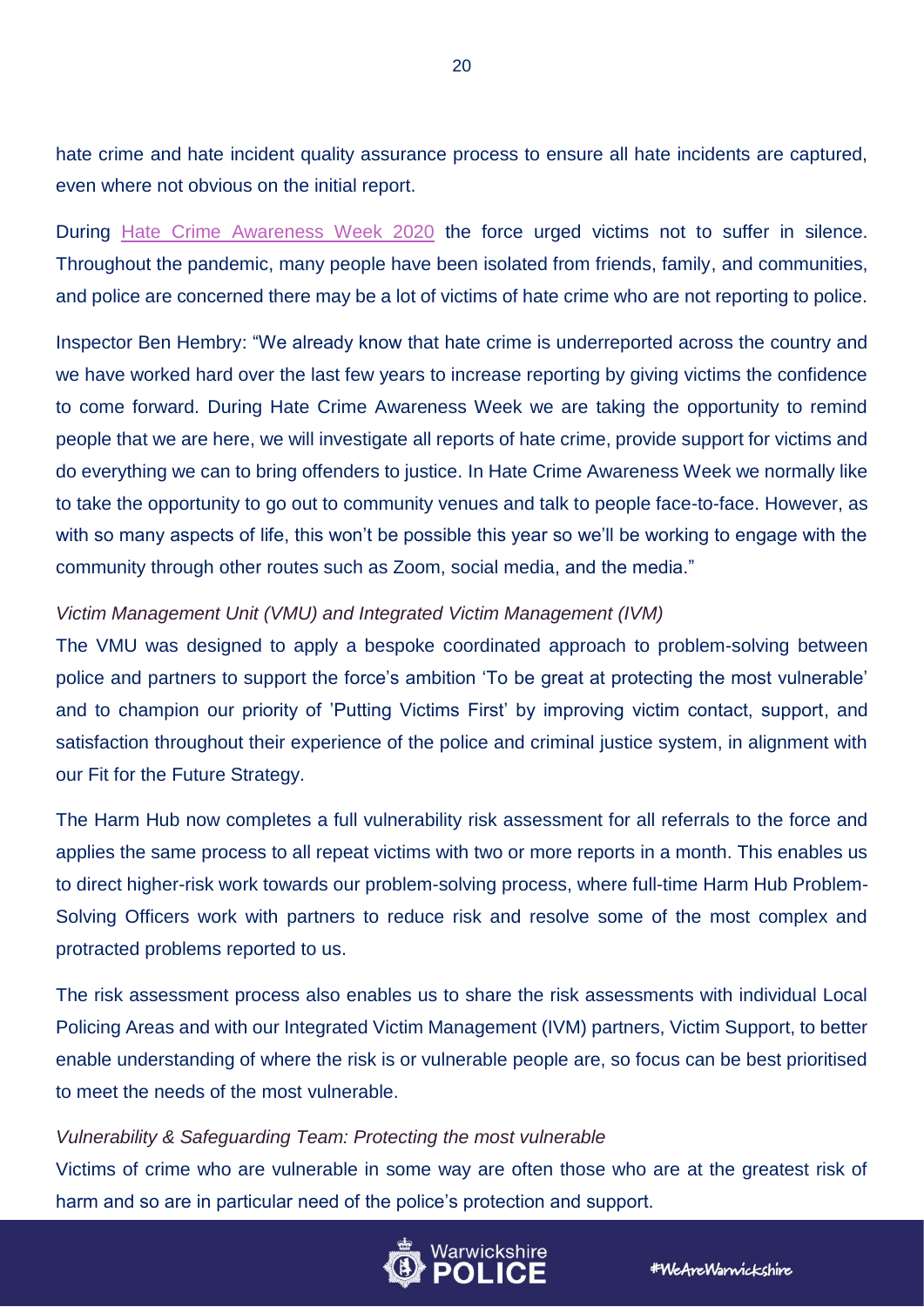*Missing Children and Young People:* The Child Abuse, Trafficking and Exploitation team (CATE), a dedicated specialist resource for Child Abuse, Trafficking and Exploitation within the force, was launched in June 2020. This team is part of a Multi-Agency Team working alongside Children's Services and Barnardo's to:

- identify, investigate and manage the risk of child abuse and exploitation;
- capture the voice of the child;
- offer a bespoke service to exploited children and those at risk of county lines drug activity for known and potential victims;
- provide a quick response to emerging child exploitation threats.

As well as tackling exploitation, one part of the CATE team's work is locating missing children and supporting their families. Sadly, in 2019/20 and 2020/21 respectively, 442 and 405 children and young people were reported missing (resulting in 1,254 and 1,213 missing reports). Each of these reports represents a young person, their friends and family, and often very difficult circumstances.

We can share two such stories (personal details have been removed). One young person with an extensive missing history including 25 missing reports within 2 months, eventually began to open up following concerns regarding involvement in drugs and gangs coupled with exploitation concerns. They were subsequently accommodated elsewhere with positive feedback as to how well they had settled and were enjoying education. We were also able to help another young person with an extensive missing history. Their challenges included mental health, relationship issues with family at home and exploitation concerns. Accommodation was a constant theme in this case; eventually, more suitable accommodation was secured with ongoing professional support. Although there are still some missing reports for this young person, they have now reduced significantly.

Both of the above cases have benefited from the co-location of our force Missing team with Warwickshire County Council's (WCC) Missing and Exploitation team and Barnardo's. During the past 12 months, we have expanded our Missing (now also includes two dedicated police constables) and WCC have expanded their team (includes a transitions worker and a nurse for the health needs of children and young persons). All of these measures enhance the ability of professionals to capture the voice of children and young people and help us understand the challenges that face them.

*Child Exploitation:* The CATE team has delivered training to the wider organisation via bitesize learning and classroom-based learning. In 2020, front line officers and staff were trained in risk assessment ensuring they listen to children and young people, provide the right response to their

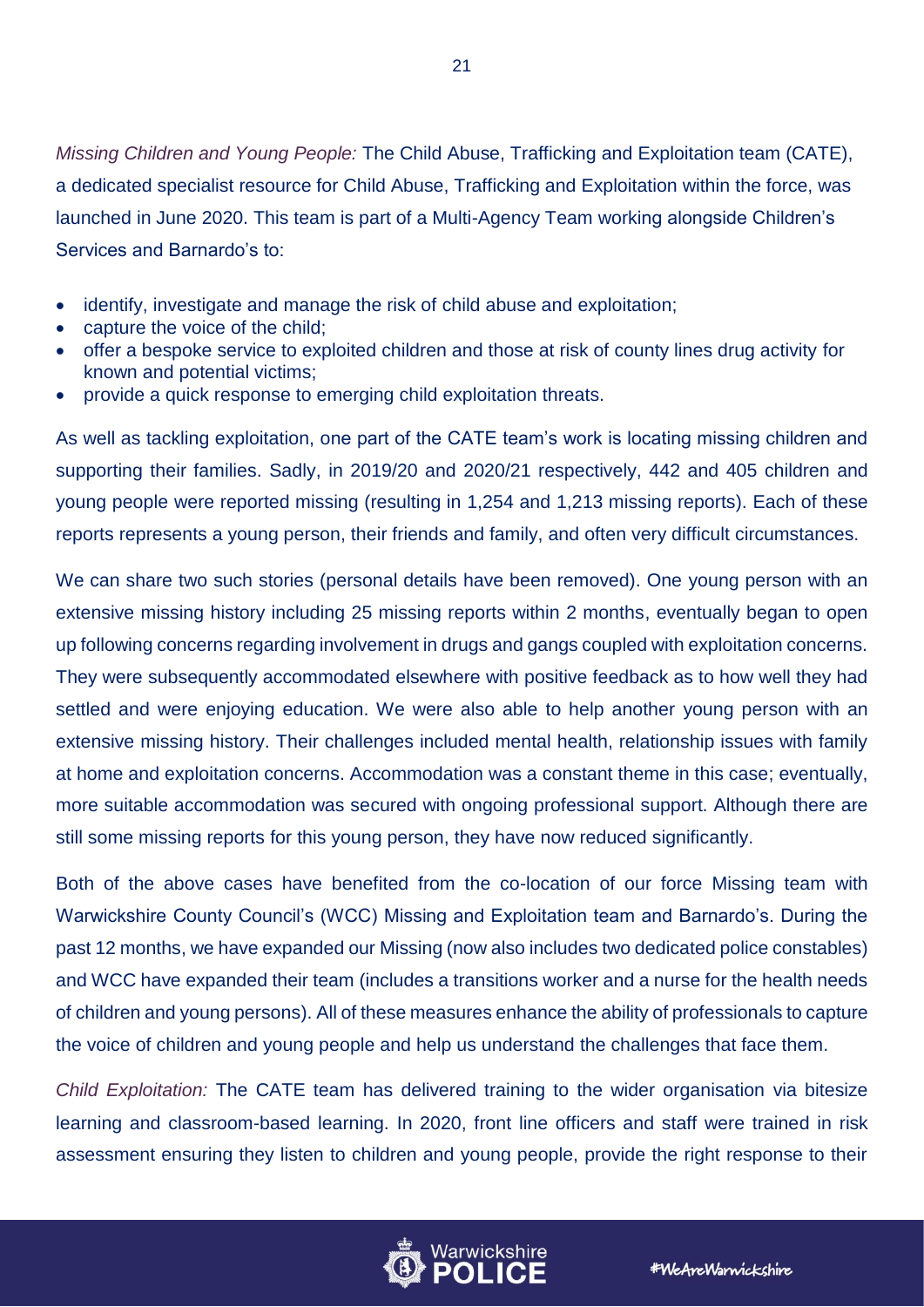needs and refer them for support as necessary through our Harm Assessment Unit which is located within the MASH.

*Victim-Blaming Language:* Part of the CATE team's work involves educating staff and the public around the impact our language can have on victims. This is especially evident when understanding the importance of identifying vulnerability and making properly informed risk assessments. For example, the language used when reporting a missing person's case is very important and phrases such as 'streetwise', which imply the young person 'should know better' or that they are the cause of their risks or exploitation, are discouraged.

#### *Gender-Based Violence and Partnership Working*

In light of recent events such as the ['Everyone's Invited'](https://www.everyonesinvited.uk/) campaign and the death of Sarah Everard, a panel led by Warwickshire County Council brought together representatives from the Council, from the force and Warwickshire Fire and Rescue Service to develop a campaign focussing on violence against women and girls in the county. We will be focussing on internal messaging for staff through the WOW network, and external campaigns for our communities on prevention and safety.

## *Female Genital Mutilation (FGM), Honour-Based Abuse (HBA), and Forced Marriage (FM)*

Partnership working plays a key role in connecting with our local communities and is integral to the development of policing, community safety, and service delivery. One such area where partnerships play a key role is when tackling Forced Marriage, domestic abuse, and Female Genital Mutilation (FGM). These are often hidden crimes occurring within the community, making them difficult to detect and prosecute.

We have been working with the Equality and Inclusion Partnership [\(EQuIP\)](https://www.equipequality.org.uk/), a charity working across Warwickshire to eliminate discrimination in all its forms. The partnership has been examining the local community's perception of police responses to Forced Marriage and FGM, to improve the police response to such crimes and encourage reporting. In 2019/20, the partnership focussed on engagement with local faith and community leaders to raise awareness of, and promote conversations around, the sensitive issue of FGM in their communities. This has included engagement with community groups and raising awareness of services and support available to communities.

In 2021, funding was secured for further work surrounding domestic abuse. This partnership work with group leaders and faith groups will tackle the stigma attached to domestic abuse and other

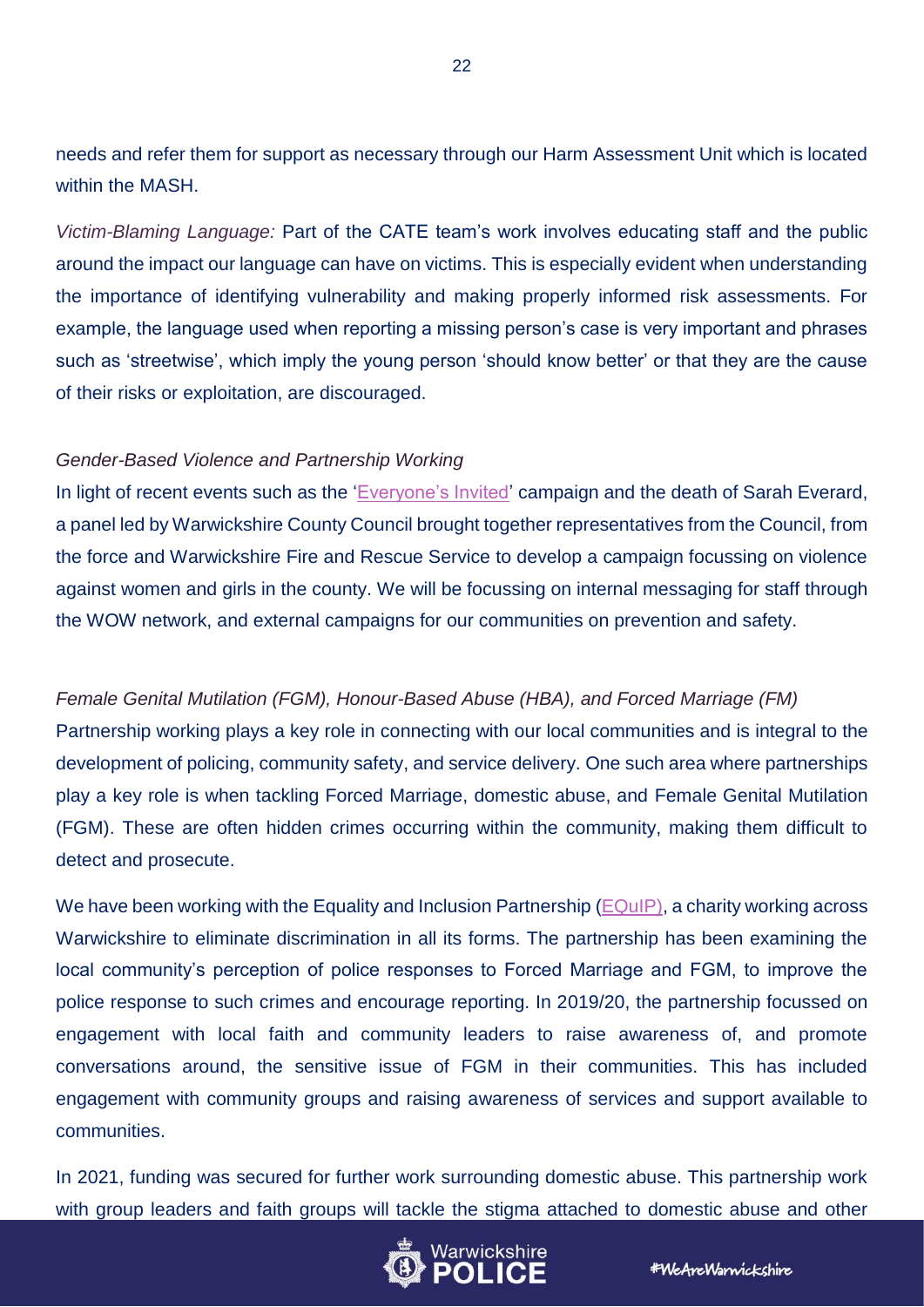harmful practices. Trusted guidance and support is being developed for women for whom religion and/or culture is a barrier that prevents them from speaking out.

All of these activities are supported by the Harmful Practices Group which meets so that partners, including EQUiP and the Faith Forum, can look at the best way of raising awareness and responding to HBA, FM, and FGM within Warwickshire. The group focuses on the themes of communication and awareness, resources, training, and response.

## *Criminal Jfustice: Reporting, Witnesses and Technology*

Our Criminal Justice Department has benefitted from a new Single Online Home (SOH) module for reporting Road Traffic Incidents (RTIs), as well as a new special measure to improve the experience of witnesses at trial.

*Single Online Home Road Traffic Incidents:* In September 2020, the Traffic Process Unit went live with the RTI module of SOH, enabling online reporting of RTIs and traffic offences. Previously, reports needed to be made in person at a police station. The RTI module is a step forward, making reporting more accessible to all.3

*Special Measures Section 28:* Implemented in Warwickshire in November 2020, Section 28 is a new special measure that allows the use of pre-recorded cross-examination and re-examination at trial. It improves the experience of court for eligible victims and witnesses (those under 18 or have a mental or physical disability or disorder) by:

- allowing victims and witnesses to give their evidence prior to trial and closer to the events when their recollection is fresher;
- reducing the impact of the court process upon victims and witnesses and may mean they do not need to attend court during the trial;
- potentially increasing the likelihood of an early guilty plea where the witnesses' evidence is compelling.

## <span id="page-22-0"></span>**Corporate Communications: Accessibility**

We aim to ensure public confidence in us by delivering a high-quality service that is accessible to all. High accessibility standards are required by Public Sector Bodies (Websites and Mobile Applications Accessibility Regulations) Legislation. We approached the need to meet these accessibility standards in three phases.

 $\overline{a}$ <sup>3</sup> *Reports of RTI*s and traffic offences can still be taken in person at police stations.

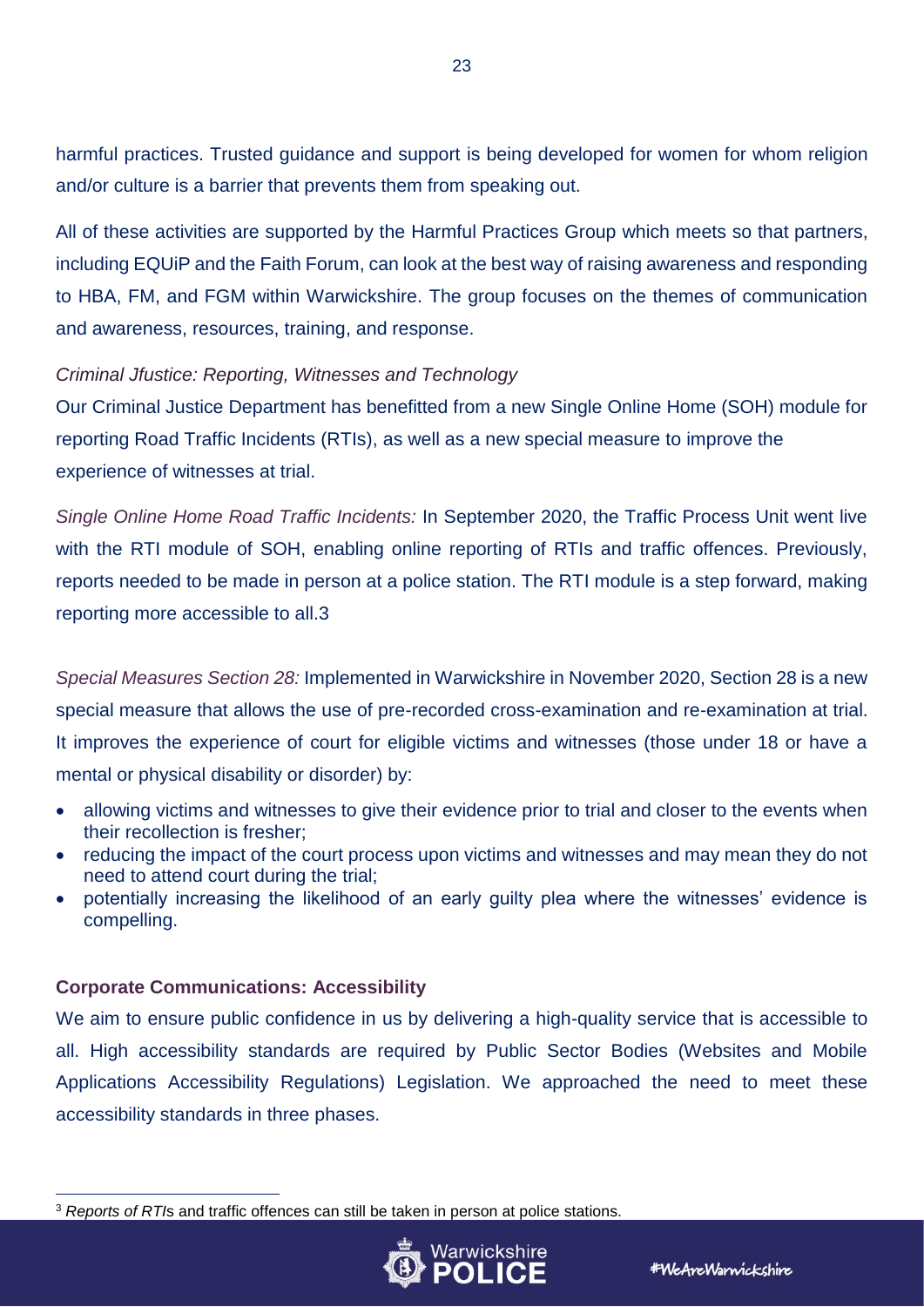Phase 1: Scoping – to understand the requirements and any changes required.

Phase 2: Implementation – actions to move towards compliance as quickly and effectively as possible, with actions reasonable given our resources.

24

Phase 3: Future-proofing – ensuring that measures and procedures are in place to ensure our platforms and all content uploaded meets the requirements.

Key actions have included:

- Working with our national website provider Single Online Home (SOH) to ensure an accessibility statement is published on the site
- Ensuring clear messaging is on our sites offering people other formats for information if required
- Ensuring all video content published is subtitled
- Training for all Corporate Communications staff on how to ensure requirements can be met when publishing material
- Working with national partners to call for any material shared for publication to be compliant with the requirements

Technical and resource limitations mean there is still more we can do to make our digital platforms accessible to all, and we keep our approach to this under review. A significant update for the force's IT is planned soon, which will provide an opportunity for a step-change in the accessibility of our communication platforms.

## <span id="page-23-0"></span>**Community Engagement**

## *Black Lives Matter (BLM)*

The death of George Floyd on 25th May 2020 in Minneapolis started a wave of public protests, which swept across America and found some solidarity in parts of England too. Communities in Warwickshire took to parks and streets to vocalise their support and raise awareness of the BLM movement. Whilst we policed the demonstrations our presence was very low key, with the sole intention of maintaining public order.

Other local awareness events were held and attended by the force, including a virtual community discussion hosted by the Equality & Inclusion Partnership (EQuIP). Chief Superintendent Ben Smith, Strategic Lead for the force, attended virtually, giving a presentation on Stop & Search and answering questions, allaying concerns about policing in the county and the country at large. As a result, Chief Superintendent Ben Smith was able to feed the thoughts and feelings shared by our communities directly into our Warwickshire Assurance Board (WAB), chaired by Deputy Chief

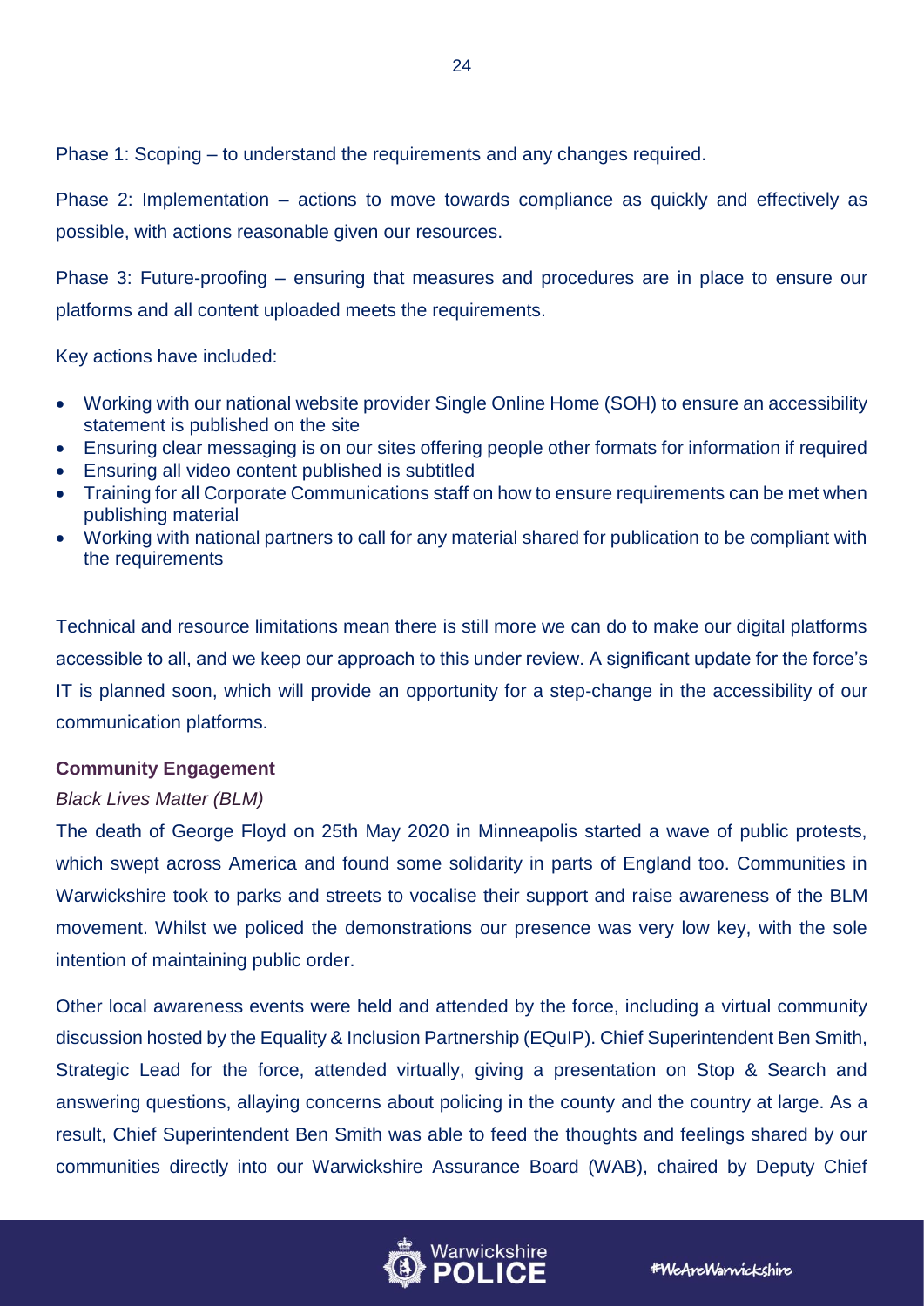Constable Richard Moore. We appreciate opportunities to engage directly with the people of Warwickshire in such forums.

#### *PRIDE & Warwickshire Police*

Warwickshire's Golden Pride took place on 17th August 2019 in the Pump Room Gardens, Leamington, where, alongside our colleagues from the other Blue Light Services, we enjoyed the fun and festivities on offer. As usual, the opportunity to sit in a police car, try on a helmet, and sound the blues and twos, were too hard to resist and there was a steady queue throughout the day to do just that. It is fair to say that the presence of our dog section was an added draw.



In 2020, due to COVID-19, Pride was a virtual celebration. Warwickshire Fire & Rescue Service also held three webinars in collaboration with Warwickshire Pride and Gloucestershire and Oxfordshire Fire Services on:

- LGBTQ Positive Action
- Trans Awareness to Trans Acceptance
- LGBTQ Hate Crime

Chief Superintendent Ben Smith and Inspector Ben Hembry were online to answer questions from members of the LGBTQ+ community about police response to reports of hate. Although there were one or two technical glitches, the engagement achieved was successful.

In February 2020, we supported Warwickshire Fire & Rescue Service at their launch event to mark the start of LGBT History Month. Held at their Headquarters in Leamington Spa, Chief Fire Officer Kieran Amos raised the Rainbow Flag aloft, watched by a crowd of local dignitaries, fire personnel, and partner agency representatives.

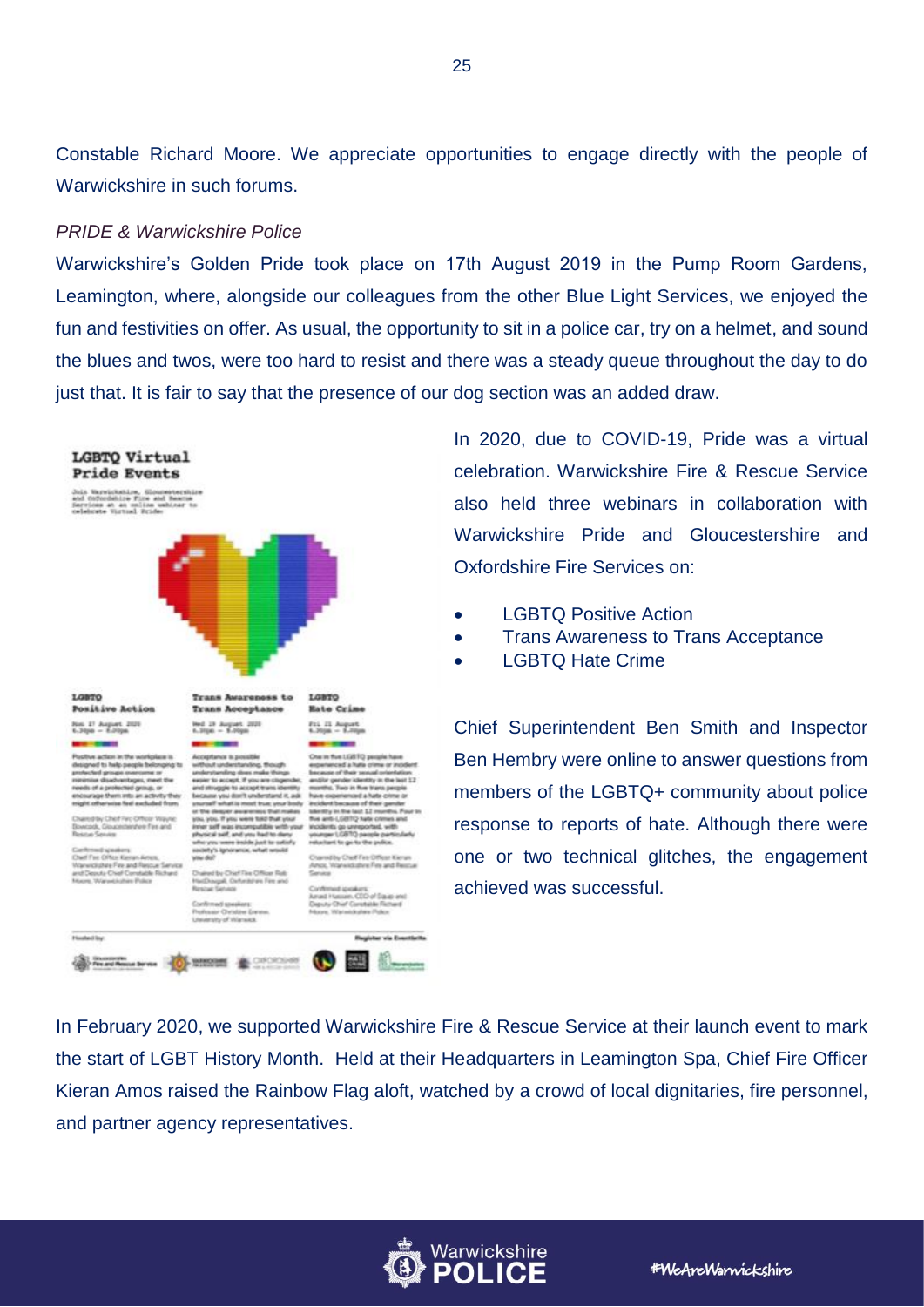### *Youth Engagement*

The Youth Engagement Team works with schools, local community representatives, and agency stakeholders (District and County Councils and the Local Educational Authority) to develop and implement initiatives that will educate young people on personal safety and crime awareness.

The key aims of the Youth Engagement Team are:

- to educate;
- to help our younger communities understand more about policy;
- to give youngsters experiences they might not otherwise have access to.

The team engaged have engaged 4,000 children and young people in schools in the SOPHIE game. The SOPHIE game is an ingenious method of educating youngsters about the dangers of bias and prejudice. The game was designed and produced by Sylvia Lancaster OBE, mother of Sophie Lancaster, who was murdered in 2007 because she and her boyfriend, Robert Maltby, liked to dress creatively.

### *Safer Internet Day competition*

Each year, together with Warwickshire County Council and the Office of the Police & Crime Commissioner, we invite youngsters aged 6 to 17 years of age to let their creative juices flow and share, in the form of a creative written piece, something that promotes and encourages safety online, particularly for children.

To give you a flavour of the talent of the young people who have taken part in the competition, you can see [one winning entry on the ReportHateNow website.](https://www.reporthatenow.com/news-and-events/winners-of-safer-internet-day-creative-writing-competition-awarded-prizes)

#### *Religion & Belief*

We are proud of the relationships we have with faith communities in the county. A particularly significant connection we continue to nurture is with the [Warwick District Faiths Forum,](http://www.wdfaithsforum.org.uk/) whose Chair and Founder is Mr. Jatinder Singh Birdi. This group has a diverse membership, consisting of those who have faith and those who don't. Each year, Warwick District Faith Forum produces a faith calendar, highlighting the significant faith days for a variety of religions, and these are distributed throughout the force.

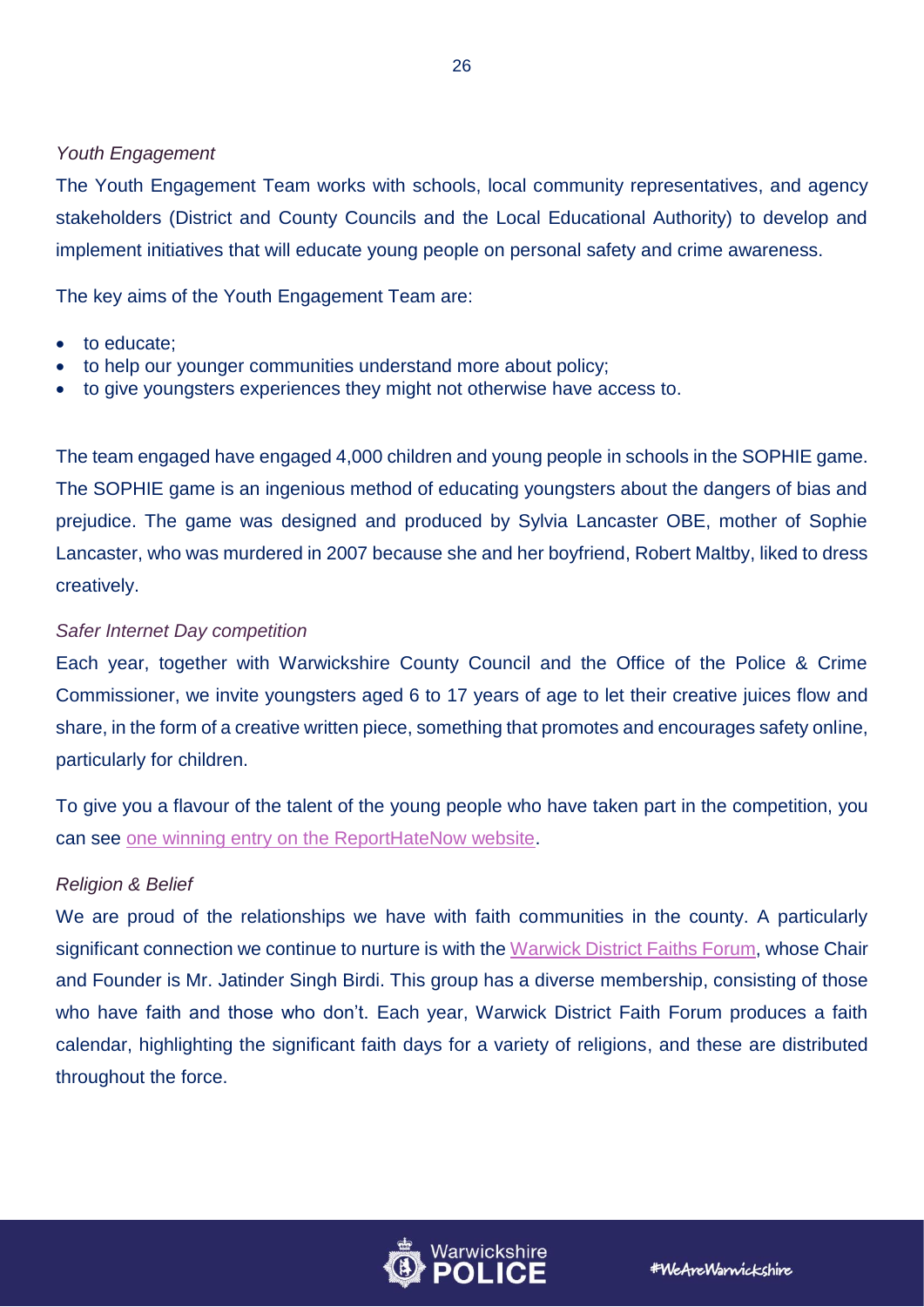### <span id="page-26-0"></span>**Suspects and Offenders**

#### *Disproportionality and Race*

Our continued commitment is to equality, diversity, and inclusion, providing a policing service that meets the needs of all the public who use our service, as well as those that we employ and who volunteer for us. One of the ways we do this is by addressing areas that require improvement. As mentioned earlier in the report, each year HMICFRS inspects and Police forces, reporting annually via the Police Effectiveness, Efficiency and Legitimacy (PEEL) assessments. One area that has been highlighted in past PEEL reports is that of disproportionality.

As a force, we recognise that the disproportionate use of stop and search powers with people from ethnic minority groups continues to be of concern. We are conducting research to understand the [reasons for disproportionality,](https://www.warwickshire.police.uk/SysSiteAssets/media/downloads/warwickshire/about-us/stop-search--use-of-force/warwickshire-stop-search-disproportionality-report.pdf) however, steps have already been introduced to address this:

- further training has been given to officers in the correct use of Stop & Search powers;
- more stringent supervision of those carrying out stops, with sergeants being required to check the accuracy of records;
- scrutiny of grounds provided by officers for stops are being undertaken by IAG members, to ascertain whether the grounds are reasonable or not;
- the online mandatory unconscious bias training package has been revised.

#### *Mental Health: Mental Health Triage Initiative*

For us and many other services in the county, mental health demand has been growing exponentially and involves some of the most vulnerable people in society. To provide more support to those individuals who need mental health support, Mental Health Triage was introduced. The Triage system is a collaborative working partnership between police and mental health services, providing an emergency response to incidents where there are concerns for the mental wellbeing of an individual or where there is a mental health crisis in existence in community settings. The aim is better safeguarding and, in turn, reduced demand on the police and NHS services.

The team consists of a mental health nurse and four trained police officers who support patrol. In September 2019, we piloted the Mental Health Triage in the north of the county, and it was introduced in the south in August 2020.

The introduction of the triage scheme has built upon existing partnership arrangements and represents improved management of demand around mental health incidents reported to the police. It is anticipated that MH Triage will reduce the amount of time that officers are required to deal with incidents and reduce unnecessary waiting times for mental health assessments. It will improve



#WeAreWarwickshire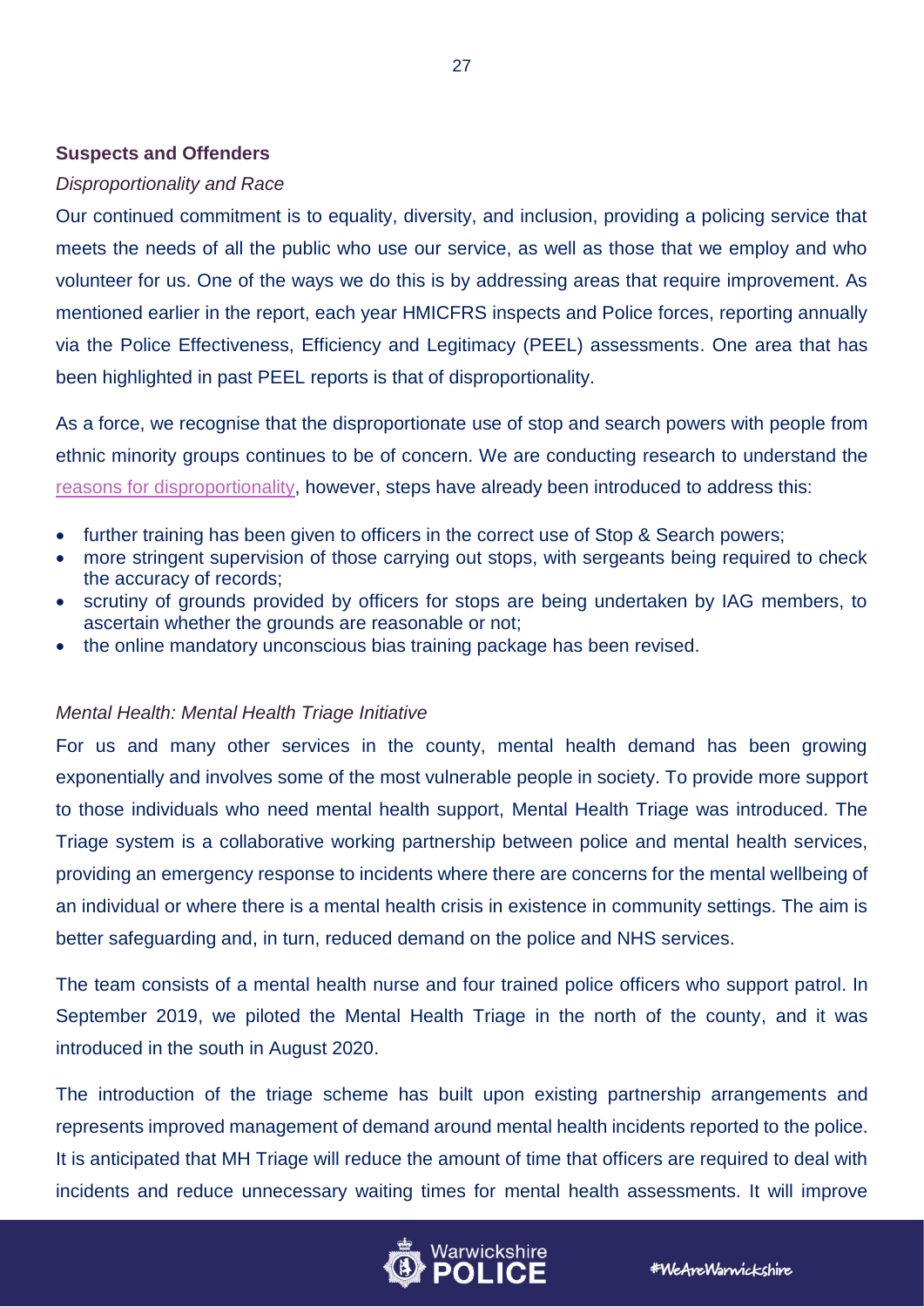officer's understanding of mental health legislation, deal more appropriately with vulnerable people and provide improved patient care.

In addition, several police officers have received training from Leicestershire Police and Leicestershire NHS Partnership trust, and more recently with Triage Officers and the Coventry & Warwickshire NHS Partnership Trust.

#### *Custody: Mental Health and Healthcare*

Custody suites see a diverse group of individuals, often with complicated health and social care needs. The team work with partners including health care professionals, mental health professionals, youth offending teams, appropriate adult services, Emergency Duty Team for social services, Change Grow Live<sup>4</sup>, and interpreters. Each member plays a critical role in ensuring custody delivers the best service possible.

One successful scheme is the introduction of trained nurses into custody to support vulnerable people being brought into custody. Warwickshire's health care professionals (HCPs), who are qualified doctors, nurses and paramedics, are contracted to a private company that covers both custody suites 24 hours a day. Alongside dealing with medical emergencies and illnesses in custody, the HCPs administer medication to detainees and conduct medical assessments requested by the Custody Sergeant. These include fitness for detention, interview and release assessments, and returns from hospital.

Another service proving to be successful in supporting individuals with complex needs in custody is the NHS co-ordinated Liaison and Diversion (L&D) service. L&D identifies people who have mental health, learning disability, substance misuse, or other vulnerabilities when they first come into contact with the criminal justice system as suspects, defendants, or offenders. The service can then support people through the early stages of the criminal justice system pathway, refer them for appropriate health or social care, or enable them to be diverted away from the criminal justice system into a more appropriate setting, if appropriate. L&D aim to improve overall health outcomes for people and to support people in the reduction of re-offending. They also aim to identify vulnerabilities in people earlier on, thereby reducing the likelihood that people will reach a crisis point and helping to ensure the right support can be put in place from the start.

 $\overline{a}$ 



<sup>4</sup> Charity specialising in substance misuse and criminal justice intervention.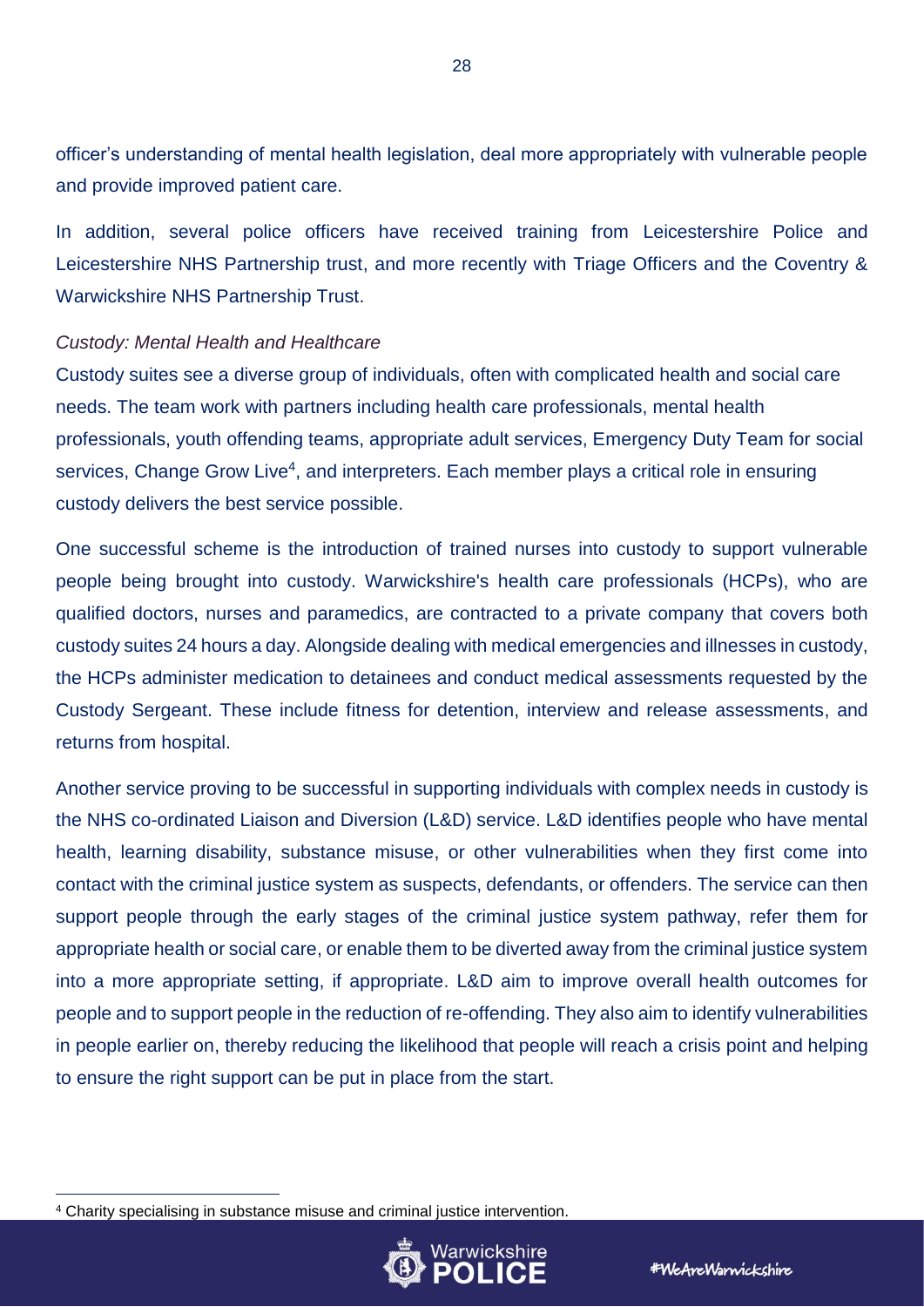The above schemes contribute to a safer working environment for staff and detainees, ensuring the highest standards of care are provided and therefore a reduction in reoffending or successful convictions.

## <span id="page-28-0"></span>**Improved Data Collection and Insight**

In 2020, we reviewed the recording of protected characteristics across multiple strands (e.g. use of force, victims of crime, workforce), aiming to draw together all the areas where such data was currently collected, before moving on to understanding existing reporting mechanisms, and the resulting insight.

Following the initial assessment, various interventions to improve data collection and analysis have been implemented:

- Audits have been introduced to ensure ethnicity information is captured in ATHENA, the policing system used by Warwickshire police and other forces to record Intelligence, Investigation, Custody, and Cases;
- Improved ability to capture diversity data in Centurion (complaints system);
- CoreVet, the vetting system for officer and staff recruitment, has been upgraded to improve recording of all protected characteristics;
- In consultation with its SIAG, the force has incorporated additional optional questions about protected characteristics into surveys with victims of crime.